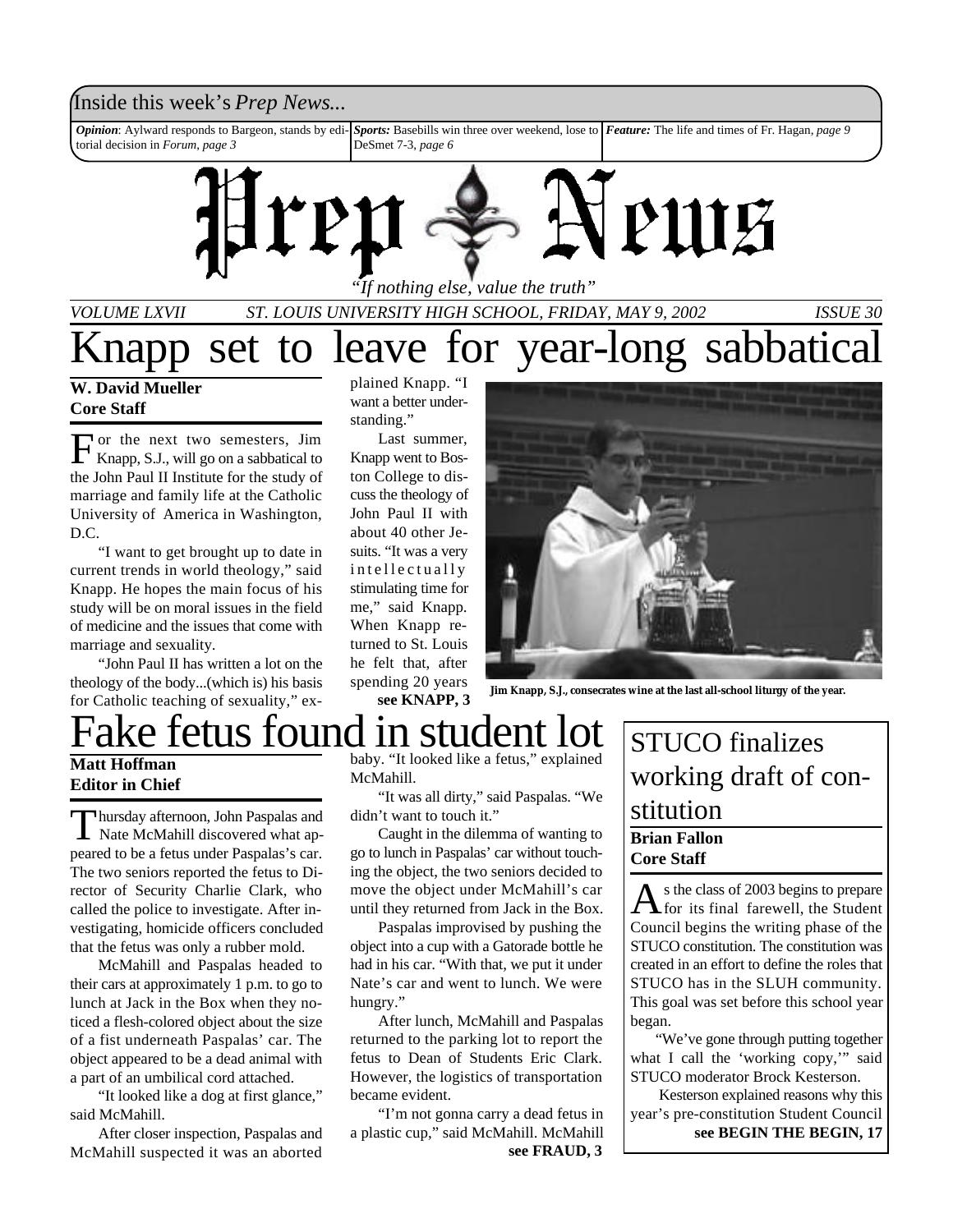

## **Charlie Hall Core Staff**

 $\sum$  hether or not you bought a copy, whether or not you are even literate, the Spring '03 issue of *Sisyphus* went on the market Thursday, and is, as always, a fertile sanctum of a bloom nesting SLUH's finest works of literature deep inside its fibrous black and white petals.

The issue features fresh works from first-time publishees Howie Place, Dan Riley, and junior Brian Fallon, among others. As always, each submitted work was considered anonymously, and only after the decision to publish a work was made did the editors learn the identity of its author.

Steve Hirsch examines the vast and varied landscape of loneliness in his poem, "The Vast and Varied Landscape of Loneliness," and explores the beauty of innocent love in his fiction, "That Haunting Gray."

"We'd like to see him come back a fifth year," laughed Moran.

In keeping with the theme of spring,



warmth, and other happy, cheerful things, sophomore editor Paul Barker, (who has yet to recover his alpine green van) figures heavily in this issue, writing of dead cats

# Underclassmen elect new officers under new guidelines

## **Tim Huether Reporter**

Let week, sophomores and freshmen<br>
elected their STUCO representatives ast week, sophomores and freshmen for next year. While the freshmen ran for two generic STUCO spots, the sophomores were able to elect four reps with specific responsibilities. This arrangement has been changed from previous years when there were only two junior members of STUCO.

The four positions are President, Social Rep, Pastoral Rep, and Secretary/ Treasurer. Joe Eggleston was elected President, Andy Kriegshauser was elected Social Rep, and Tim King and Tim Heafner are the Pastoral Rep and Secretary/Treasurer, respectively.

 In freshman elections, the two reps are Darryl "Woody" Jones and Scott Rice.

 The turnout in last week's voting for both freshmen and sophomores was "not good," according to STUCO moderator Brock Kesterson. Some 67 percent of sophomores voted in the initial primaries, while 73 percent voted in the final election. Only 62 percent of the freshman class voted in the first round, while a mere 65 percent turned out in the final.

 The job of the president is to encourage STUCO-related activities, to organize and lead committees for work on junior class Masses, the Junior Ring Mass, other important activities, and to generand heavy snowfall.

"The poetry is really strong in this issue," said Moran.

The issue also contains, if one looks deep enough through the pollinated haze of fiction and poetry, three nonfiction prose works. "Coma," by editor Geoff Brusca, is a "vivid, intense, personal account" according to fellow moderator Frank Kovarik. "Twins," by sophomore Greg Fox, is a memoir of his experience on Sept. 11, 2001, during his time as a freshman at Regis High in New York. Fallon writes a meticulously detailed account of his grandmother's dying days in "Grandma's Condo."

This issue features an "unusual amount of underclassman work," according to Moran, who attributed the increasing number of sophomore contributions to the so-

licitations of fellow English teacher Terry Quinn.

The artwork in particular stands out from past issues, in part because of an upgrade in the printing process. "Normally (the printer) takes a photograph of the paper, but this time they transferred it digitally to film...giving a higher resolution," explained Moran. Normally the upgrade would have been more expensive, but the printing company, Peace Institute Press, granted *Sisyphus* the upgrade free of charge because they liked the magazine.

Also for the first time, *Sisyphus*' cover is printed on glossy paper, giving it a professional sheen, and also complementing sophomore Dave Schwarz's cover, a hand holding a deck of cards. In the reader's fingers, the cover feels like a real live playing card. The *Sisyphus* staff, however, in no way endorses or condones gambling.

Underclassmen contribute heavily to the artwork. In addition to Schwarz's cover, George Caputa's strangely elegant

**see ELECTIONS, 16 See ROCKY III, 18**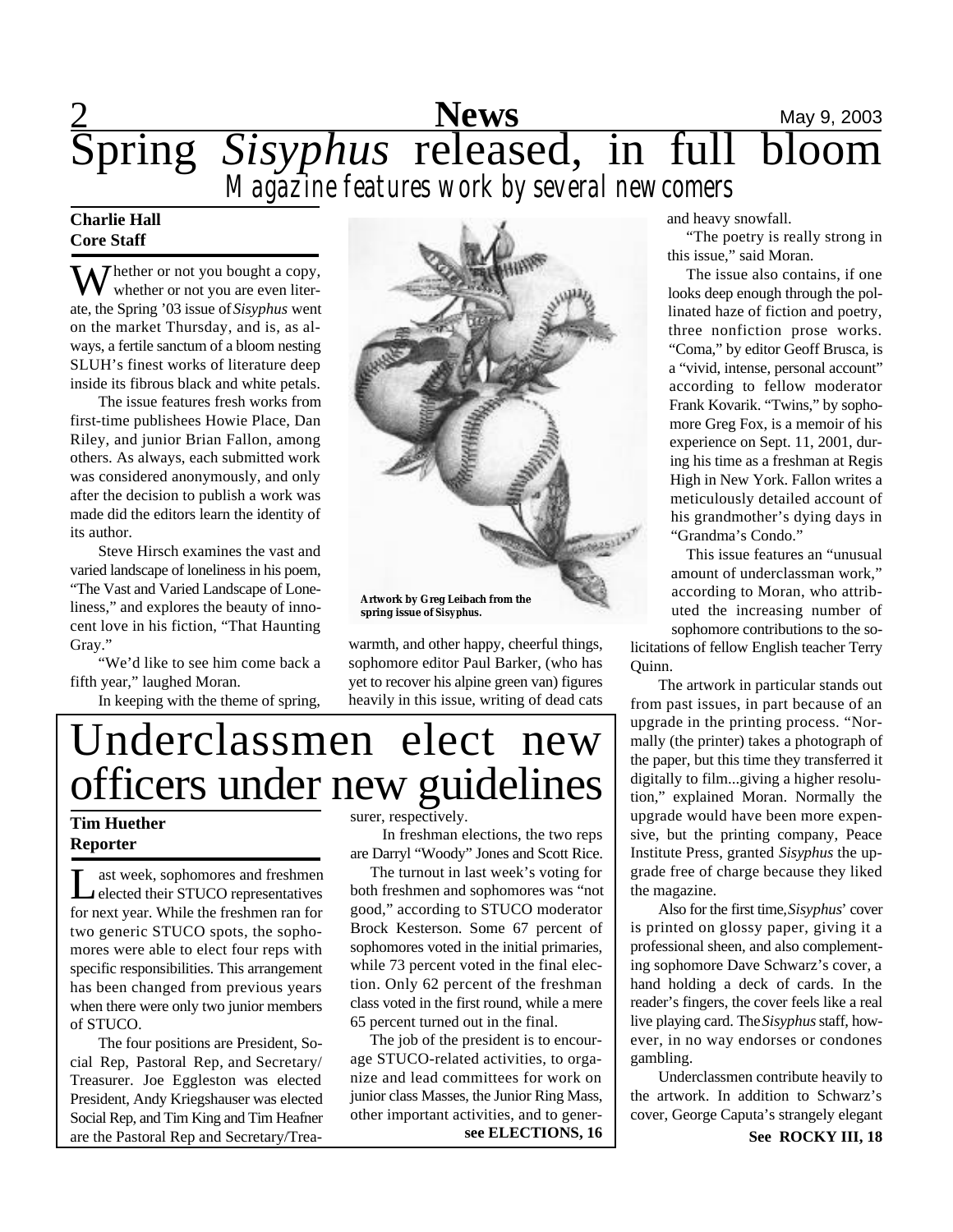# **May 9, 2003 Opinion** 3 LETTER TO THE EDITOR Aylward responds to Bargeon about pro-life debate

#### To the Editor:

I wish to reply to Travis Bargeon's complaint in his recent letter to the *Prep News* about my decision not to permit his use of the SLUH *Forum* as a platform to express his pro-choice views.

The SLUH *Forum* is a student-created, student-generated publication. It succeeds only if students are engaged in ideas and issues and have the interest and energy to express those views and become involved in debate. From that perspective, I understand Travis's frustration over not finding a forum for a debate about abortion.

But, as moderator, I make decisions about what will appear in the *Forum*. I have given to the student editors a wide latitude to choose what topics/issues to explore or to debate. When issues have come up for debate in the paper which touch on Catholic

## FRAUD

decided the best thing to do was put the cup in his empty Jack in the Box bag. With that done, the two seniors walked into the school.

The two walked into Clark's office, only to find that he had gone for the day. They did not tell Clark's assistant Marla Maurer about the object because, "We didn't want to scare the lady," said McMahill.

Confused about what to do next, McMahill and Paspalas wandered the halls. "We were walking up and down the halls," said Paspalas "I didn't want to put a dead baby in my locker."

Paspalas and McMahill saw psychology teacher Brock Kesterson and decided to ask him about the object. Kesterson thought that Paspalas was playing a prank on him to get revenge on the JUG Kesterson had given him during class and suggested the guys talk to school nurse Scott Gilbert.

While walking to Gilbert, the seniors saw history teacher Jeff Harrison, S.J. Harrison told them to take the object to Director of Security Charlie Clark's office.

## KNAPP

away from formal education, it was time for him to return to a life of study.

Knapp wanted to register for a few classes at Saint Louis University, but the Provincial Superior, Frank Reale S.J., a classmate of Knapp's from his years at SLUH, suggested studying full-time. "It's not only students of Jesuit schools who need to be open to growth, but the Jesuits also," said Reale. "We want to take advantage of all opportunities that lend themselves to growth."

Knapp began looking for schools when "several of my Jesuit friends suggested the John Paul II Institute," Knapp said.

teachings about morality the last two school years, I have consulted with two members of the theology department: one lay person and one Jesuit. Abortion was one of the issues about which I sought advice.

The Vatican has made the Catholic Church's position clear and unambiguous about its opposition to abortion. Certainly students debate among themselves about their pro-life/pro-choice positions, and in theology classes the debate would be appropriate. But a school publication is, in my opinion, another matter. I decided that providing a public forum advocacy of a moral position condemned by the Catholic Church would be unwise and inappropriate. I may indeed have erred on the side of caution and may be accused of pre-censorship, but I stand by my decision. Stephen Aylward

(from 1) After hearing about the incident, Clark immediately called the police. When the police arrived, they could not tell if the object was a real fetus. They asked Paspalas and McMahill if they were playing a joke, which they both denied, and if they had "knocked up any girls lately," which they also denied.

> When the homicide officer arrived, he was certain the object was a fake fetus because of what he thought were rubber mold marks. After the object was declared a fake, Paspalas and McMahill returned to class.

> "Thank God it wan't real," said Facilities Director Patrick Zarrick.

> The mystery of how the object arrived under the car is unsolved. "It could have been a student," said Zarrick, "But our speculation is that somebody threw it over the fence."

> Zarrick doubts that the object was part of a senior prank. Although it got "the whole school buzzing," according to Zarrick, senior pranks are usually visible to more people.

> No security cameras were positioned to see Paspalas' car. However, some cameras will probably be repositioned to cover a wider area of the parking lot.

(from 1) The sabbatical comes at an appropriate time in Knapp's Jesuit career. Knapp has been the Jesuit Superior here at SLUH for six years and is into his seventh. Though there is no predetermined length of time someone can serve as Jesuit Superior, "the technical length of a term is six years," Knapp explained. "(The term being up) makes it a natural time for a break."

> Replacing Knapp next year will be Tom Cummings S.J., a former president of SLUH.

> "I am on academic leave for a year, but after that I will return," promised Knapp. "When I come back I hope to be able to teach my morality class with greater knowledge and preparation."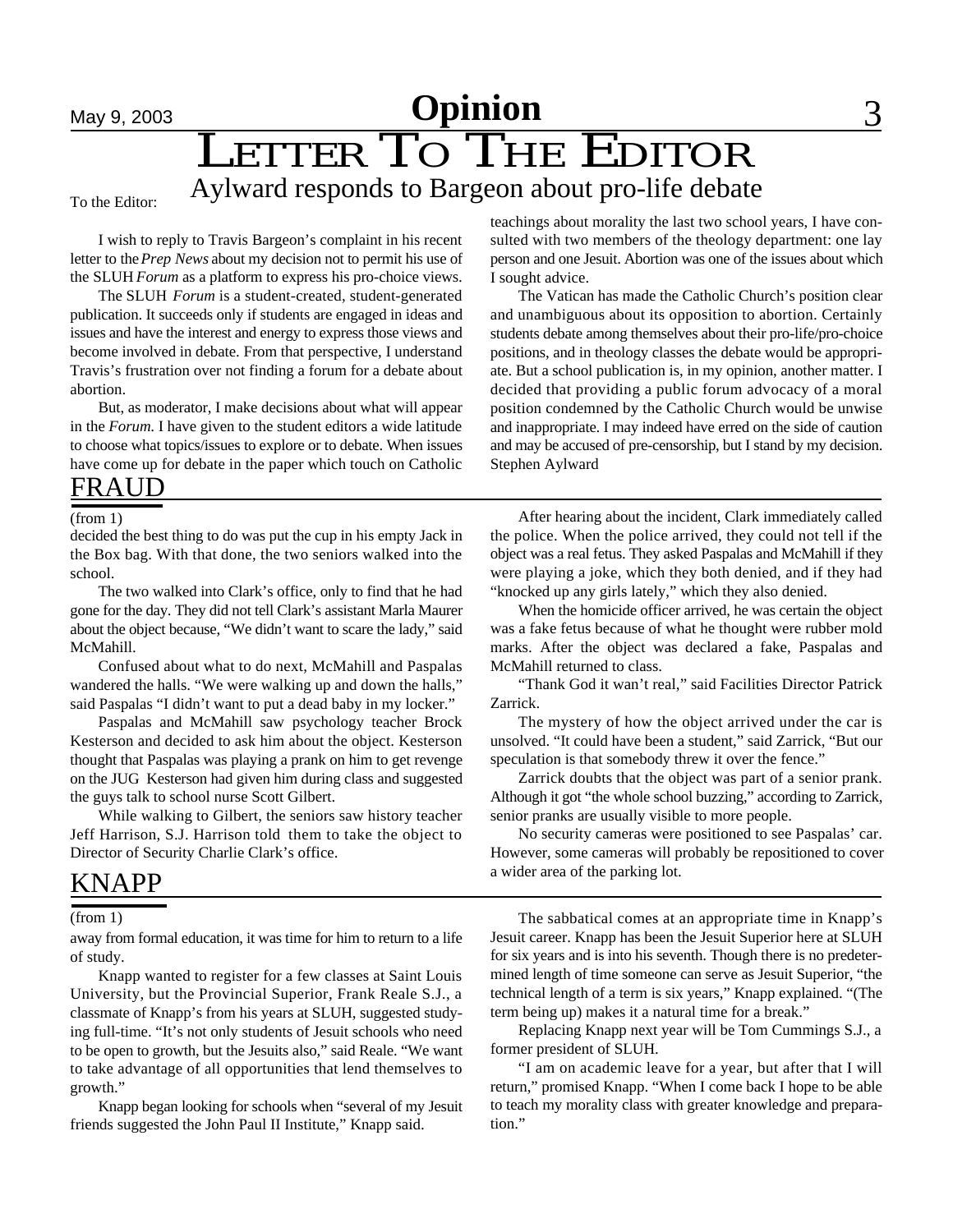#### **4** Mews May 9, 2003 SLUH faculty members head back to college ROSENBERG OFF TO BOSTON **COLLEGE** WOODWORTH LOOKS TO **FONTBONNE SPITZMUELLER** TO CONTINUE STUDIES AT SLU

## **Dan Sinnett Core Staff**

R andy Rosenberg, while reflecting on R his three years as a teacher at SLUH, andy Rosenberg, while reflecting on said, "My basic dispostion is that I feel privileged."

Rosenberg was the assistant B-team soccer coach his first year, was yearbook moderator for three years, attended the



P r o - L i f e March with SLUH students for three years, and helped with six retreats. When asked what is his fav o r i t e

memory from his time at SLUH he said, "The most rewarding (part) to me is the class discussions. I felt challenged as a teacher...in a good way."

This fall, Rosenberg published two articles in *America*, a national Jesuit periodical. As far as writing more, Rosenberg said, "That's really a desire I have." He hopes he will have more time to write in Boston, where he will be attending Boston College and will pursue a Ph.D. in systematic theology. Rosenberg explained the branch of theology as "an attempt to understand Church doctrines as they relate to one another in light of modern intellectual development."

Rosenberg has gained quite a bit of knowledge at SLUH to prepare him for next year. He went on to cite discussion within the theology department, retreats, and even cafeteria duty as places of learning.

Rosenberg's earlier education can be traced to SLUH, from which he graduated in 1994. He then received his B.A. in Theology from SLU in 1998. He worked

## **Steve Nagel Reporter**

A fter two years of teaching and coaching, John Woodworth is leaving fter two years of teaching and coach-SLUH. Next year Woodworth is attending Fontbonne University. He will be working towards his M.A. in Studio Arts.



Woodworth was an avid art student during his years as a student at SLUH. He graduated in 1996 and went

on to Truman State as an art major. After graduating with a B.A. in Studio Art in 2001, he returned to SLUH as a member of the Alum Service Corps. While at SLUH, he has taught Drawing I and II and Painting while assisting John Mueller and Joan Bugnitz with their respective courses.  $see WOODWORTH, 10$ 

**David Schwarz Reporter**

**P** aul Spitzmueller has taught at SLUH<br>for the past two years and will be for the past two years and will be leaving to work full time on his master's degree in theology at SLU next year.

Spitzmueller came to SLUH in the



fall of 2002 and taught one sophomore theology class and three freshmen classes. He is also the coach of SLUH's Ul-

timate Frisbee team, which placed third at Nashville's regional tournament this year. Along with Ultimate, Spitzmueller heads the Rock Climbing Club, climbing with the students on Fridays. Around school,<br>see SPITZ, 10

## **Sean Rapp** FINAN READY TO TAKE OUT THE H

## **Reporter**

In just a few short weeks, sophomore<br>history teacher Tom Finan will no longer In just a few short weeks, sophomore be a teacher at SLUH. After three years of

dedication to teaching global history, Finan has decided to move on to St. Louis University to teach Western Civilization and Medieval Irish history. Finan, '85, decided to come back and teach at SLUH while living in Ireland in 2000 to work on his Ph.D. in Medieval Irish History.

"I heard through the grapevine that there was an opening (at SLUH)," Finan said, and he jumped at the

opportunity. During his first two years here, Finan taught both history and theology; this year he taught strictly history. Among his many accomplishments

**see FINAN, 10**



**see ROSENBERG, 10** said, and he jumped at the Jack Horgan shakes hands with Finan at Wednesday's Liturgy.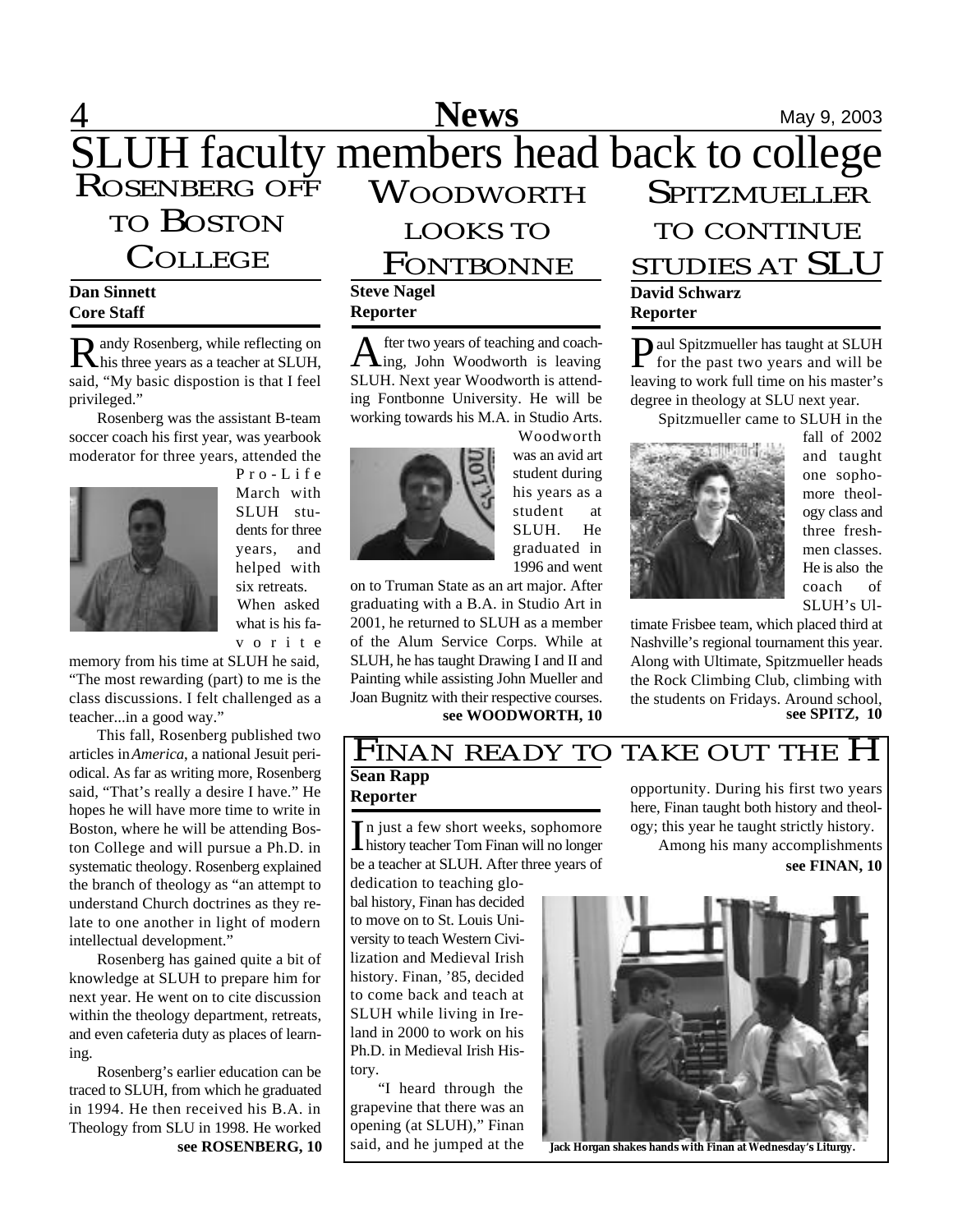# **Sports** 5 Trackbills strong at Clayton, prepare for Districts

## **Matt Killiany Reporter**

L ast Saturday the Trackbills competed in the finals of the Clayton Invitational, one of the most competitive meets of the year. The team placed fifth overall in the Orange (Large Schools) Division. After having several meets this year hampered by cold or rainy weather, Saturday was a beautiful day, and the performances reflected it, bringing the team a plethora of medals.

High jumper Tim Steitz started off the scoring for the team, leaping to a firstplace finish with a jump of 5'10''.

The first running event of the day was the 3200-meter relay. East St. Louis posed the greatest threat, as they had a faster season record going into Saturday than the Jr. Bills. East St. Louis took an early lead as lead-leg junior Andrew Linhares was boxed in. Sophomore Charlie Samson began to close the gap with a personal record (PR) split of 2:01. Kevin Crean followed, making up the gap and then

gapping East St. Louis on his way to a PR

split of

 $1:58$ . With the race all but won, P e t e r Schaefer closed the door by running his own PR split of  $1:56$ . The re-



**Tim Steitz clears the bar at 5'10" in last week's Clayton meet.**

lay team closed in on the school record, running an 8:00.5 on Saturday.

Next up was the open 1600-meter, where Crean and Schaefer were back with their blazing legs from the 4x800. The field was stacked, consisting of several of the area's top milers. Both Crean and Schaefer showed noticeable fatigue from their 800's earlier in the day against runners who had sat out the 4x800. Crean still

have a record- setting day. In his first race of the day, Simmons broke his own freshman record in the 300-meter hurdles, placing third by running a 40.3. Simmons followed this up with a fifth-place finish in the 200 in 22.4, setting another freshman record. Running his third race of the day on minimal rest, Simmons ran the 1600-meter relay, along with Thomas

almost pulled out the victory, finishing

s e c o nd with a PR of 4:24.6. Schaefer managed to tough out a 4:33.7 for s i x t h place. Freshman Stephen Simmons then proceeded to

**see HURDLES, 8**

# Volleyball conquers Parkway Central

## **Nick Engle Reporter**

The Jr. Bills volleyball squad looked<br>to keep its winning streak alive this he Jr. Bills volleyball squad looked week against Parkway Central. The team expected and received a quick win against the overmatched team, 15-3, 15-4.

 The first game started off at a snail's pace for the Jr. Bills. After numerous serve-outs by almost everyone on the team, the Jr. Bills found themselves in a 2-0 hole. The Jr. Bills cut that lead in half, but due to more horrendous serves they were forced to call a timeout to evaluate the situation.

 Coming out of the timeout, the Jr. Bills played more akin to their norm. Sophomore Joe Guntli got the team started with two kills and an ace. The consistent play of the Jr. Bills allowed them to jump over Parkway Central and take the lead 7- 2, causing their opponents to call a desperation timeout. The timeout for Parkway Central was like sticking chewing

gum in a crack in a dam and expecting the dam to hold; it was simply hopeless.

The Jr. Billikens, looking to put the game a w a y , subbed in j u n i o r Tommy Hill to set and

moved normal setter Brian Guntli to the outside hitter position for more offense. The move worked, and the Volleybills racked up points against the baffled Parkway Central team. Junior Greg Vollmer nailed an ace, and a Brian Guntli kill effectively polished off a dominating 15-

3 victory for the Jr. Bills.

**Junior Andy Halaz goes up for a serve.**

by a Joe Guntli block and a Vollmer ace which hit a Parkway Central player in the face, extended their lead to 9-3 and forced Parkway Central to call a timeout. The Jr. Bills finished off their 15-4 victory with a Vollmer kill.

The story of the second

game was very similar to the first. The Jr. Bills jumped out quickly to a 5-2 lead with the help of a Lowes block and a junior Andy Halaz kill. The Jr. Bills never looked back.

The team, aided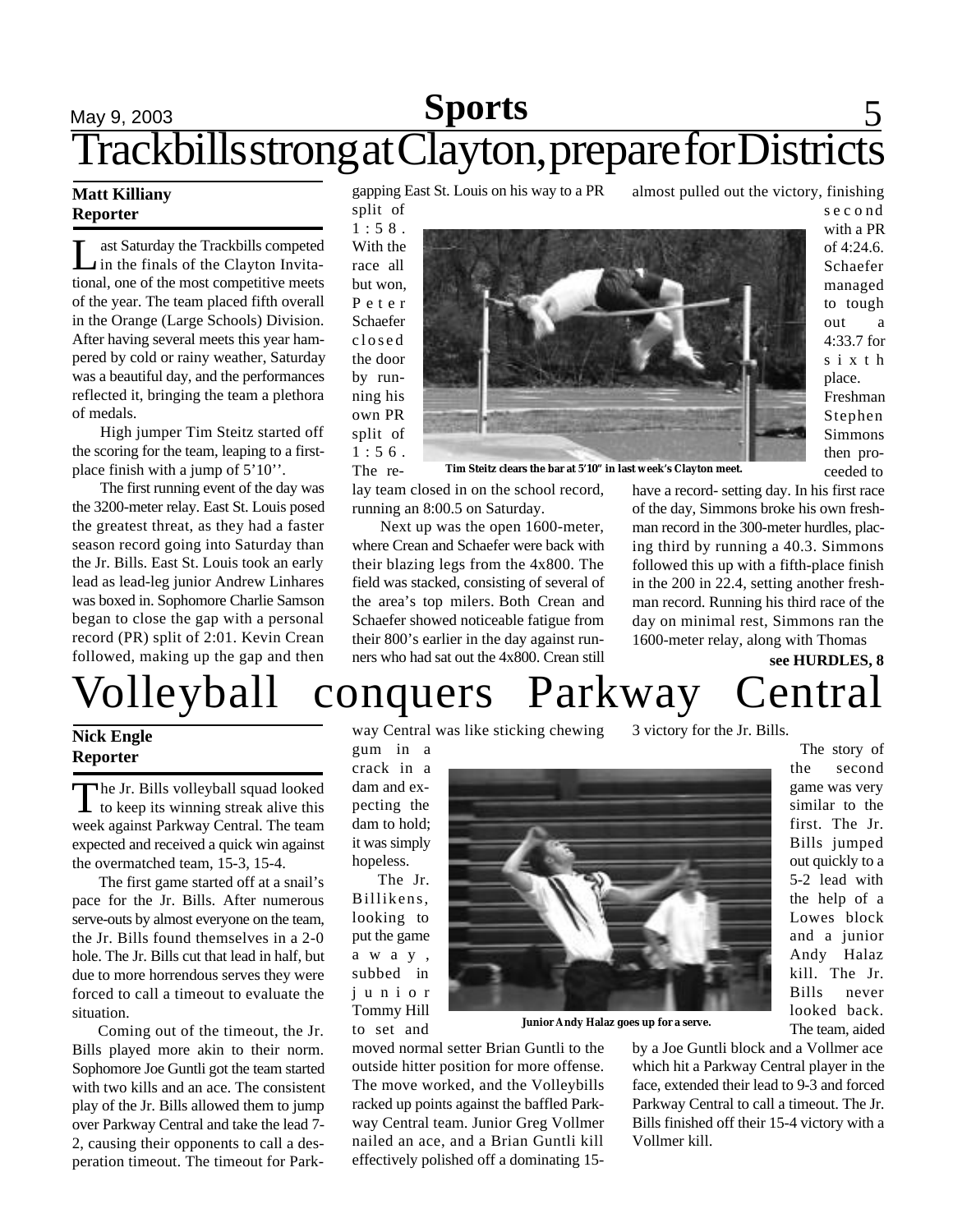## $\underbrace{6}$  May 9, 2003 Baseball plates 28 in four games, goes 3-1 **Sports**

### **John Schranck Reporter**

A fter a slew of rainouts last week, the Jr. Bills went back into action Saturday afternoon, playing a game against Chaminade and another against Vashon at Forest Park. On Monday they played against Hancock.

 On the rubber for all of the first game was good ole Tyler Faulstich, who doused Chaminade's red-hot bats with 5 Ks. By comparison, Chaminade's struggling pitching staff managed to strike out just one Jr. Bill throughout the course of the game.

Through the sixth, no Chaminade player had scored, but two of them managed to cross home plate in the top of the seventh; these prove insufficient as the Basebills topped their formidable opponent by a score of 5-2.

 "Obviously," chirped Nate McMahill, "(topping Chaminade) gave us a real good deal of confidence." Faulstich explained his performance with cool satisfaction: "I took care of business as usual."

 Saturday's second game seemed as interminable as a Zinselmeyer PA announcement. Tony Sneed pitched the first three innings of the game, allowing four hits and two runs. Junior Jeff Milles relieved him and pitched brillantly the next three innings, allowing just one hit and zero runs.

 After six, victory seemed to be just around the proverbial corner for the Jr. Bills, who were up by a comfortable 6-2. But in the top of the seventh, Fortuna's wheel spun afoul, and Vashon posted four additional runs, some of which were walked across the plate. Luckily, the Basebills tossed a few to the gaps and scored in the bottom of the seventh to win the game, 7-6.

 Monday, the team crushed Hancock. Matt McArthur, recently off the DL, threw the first three innings and, unfortunately, allowed four runs. His relievers, sophomore Matt Ikemeier and junior Tom Economon, allowed no hits. The Basebill offense proved too much for Hancock, though, and, after the sixth inning, the game was called because of the ten-run rule with the final score at 14-4.

 Indeed, the hitting power this year is quite exceptional. "This is one of the

Golfbills place 5th at Districts, fail to move on  **see TAKE ME OUT, 8**

## **Patrick Meek Core Staff**

O n Monday, May 5, the Jr. Bills golf team, consisting of Zach Schmitt, Pat Ostapowicz, Mike Dougherty, junior Pat Neuner, and sophomore Kyle Ortmann, travelled to Innsbrook Country Club in Wright City, Mo., for the district tournament. The district tournament determines which teams and individuals are given the opportunity to play in the State tournament on May 18-20 at the Rivercut Country Club in Springfield, Mo.

On Monday, the Jr. Bills were faced with two daunting tasks: having to contend with two of the toughest teams in the area, Chaminade and DeSmet, and severe weather conditions.

Innsbrook, which is known for the three-to-four inch rough that borders each fairway, was nearly unplayable due to the storms that have blanketed the area in the past several weeks. Before play started, tournament officials decided to allow players to play the ball up in the fairway. However, they still insisted that players play the ball down in the thick rough, which resulted in high scores.

"Hitting the ball in the rough was

almost a penalty shot," said head golf coach Greg Bantle. "Scores would have been much lower for everyone if the weather had been better and players had been allowed to play up."

"The course was extremely wet, and many of the fairways were like lakes," added Schmitt.

The second item the Jr. Bills had to contend which were the tough teams from DeSmet and Chaminade, who ended up finishing first and second in the tournament, respectively. However, because of results in previous tournaments, Bantle and his team had had reason to hope going in. At the MCC Championship, the Jr. Bills, behind the lead of Neuner, were able to beat Chaminade by one stroke and lost to DeSmet by only one stroke on their way to a second-place finish.

Said Bantle of matching up against these two MCC foes again, "We would have had to play at our best to beat Chaminade and DeSmet."

However, the Pingbills were unable to do this on Monday. The team finished in fifth place. Ortmann led the way for the Jr. Bills by officially shooting an 81. However, after Ortmann finished play, there was a lot of confusion as to what his actual score was. It turned out that Ortmann had

actually scored a 79, but, because he signed his card as an 81, he was forced to keep that score.

"Basically, what happened was I was mad after the final hole and was not paying too much attention to what was going on. When I exchanged scores with the guy I was playing with, I thought our scores matched up, so I added them up and got an 81."

Had Ortmann rechecked his numbers, he would have been much closer to being able to playing at the state tournament.

The individual cut was made at 78.

Like Ortmann, Dougherty also posted an 81. Behind them was Schmitt, Neuner, and Ostapowicz, scoring 84, 87, and 99, respectively.

Many on the team characterized this tournament as how the rest of the season has been going for the BigBerthabills average.

"My hopes were that we would be able to beat Chaminade and DeSmet, but my expectations were that we would play at the same level as we had all season," reflected Bantle.

"We played mediocre; we played like we had all year," concluded Ortmann.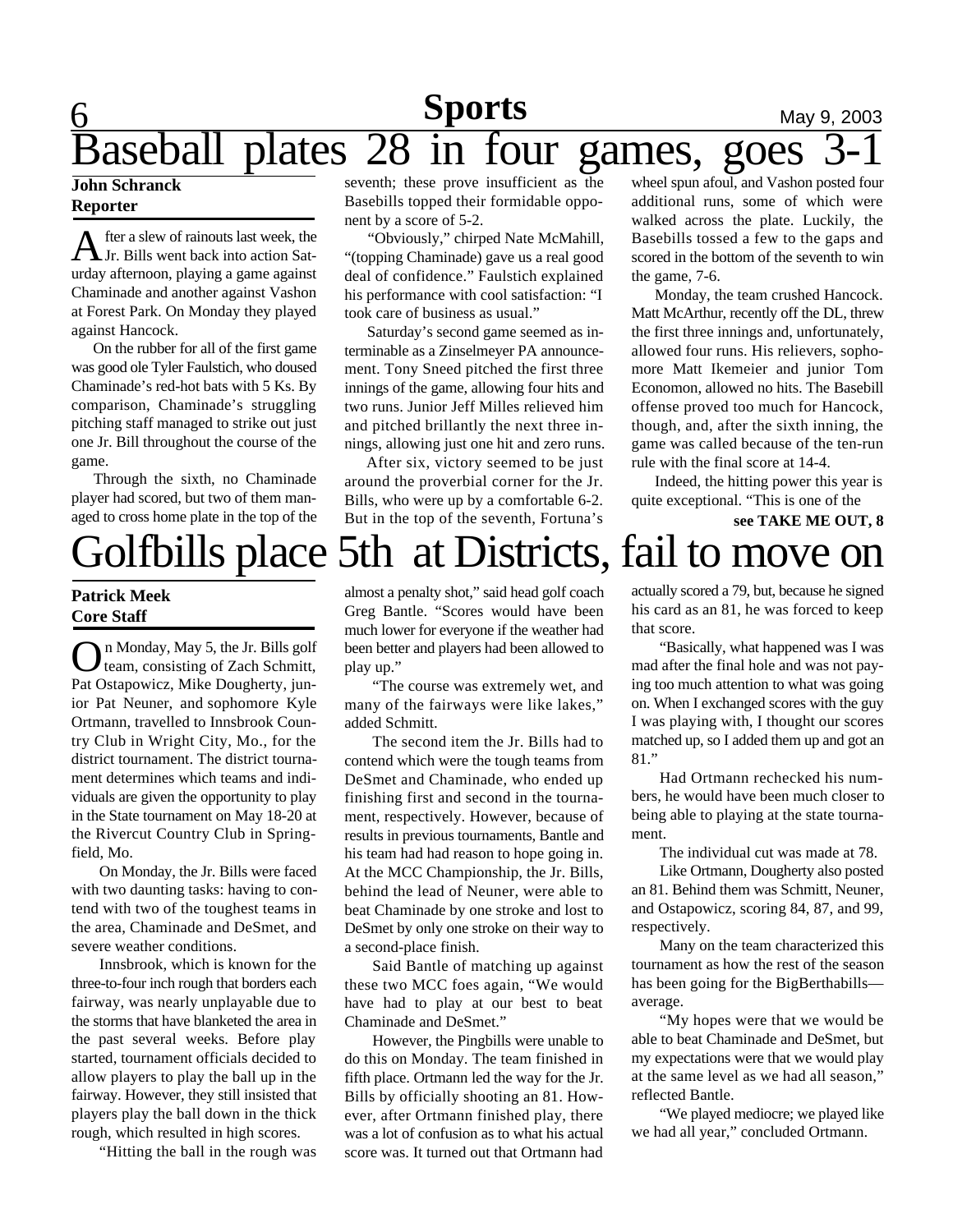## May 9, 2003 **Sports** 7 **Sports**

Rollerbills triumph over Windsor Owls

## **Ryan DuBois Reporter**

If thas been an up-and-down year for the Jr. Bills varsity inline hockey team. If thas been an up-and-down year for the With the regular season beginning to wind down, the 6-6 Rollerbills looked to solidify their playoff contention with wins in their final two games. Facing off against a talented Windsor squad Wednesday night, the Jr. Bills achieved the first half of that goal with a hard-fought victory.

The opening minutes of the first half were fast-paced and intense, as both teams obtained early scoring chances through quick puck movement and explosive transitions from defense to offense. The Owls proved to be formidable opponents, brandishing a potent combination of speed and skilled puckhandling.

The Jr. Bills, however, countered with strong forechecking and equally solid defense. The Jr. Bills struck first four minutes into the game, as sophomore Kevin Hatch scored on a rising slapshot from the point that deflected off an Owl defenseman's stick and into the net. The Owls answered with a goal of their own, a hard one-timer from the slot by an unguarded Windsor forward.

Though the first half ended with the score tied at one, it very well could have been 3-1 or 4-1 in the Owls' favor. Windsor failed to convert on numerous scoring opportunities throughout the half, missing the net or fanning on open-net chances.

The Jr. Bills came out strong in the second half. Just 30 seconds into the half, captain Howie Place took a pass from sophomore Matt Spaeth in the opposing zone, cut across the slot, and beat the Windsor goaltender glove side to reclaim the lead for the Jr. Bills. Less than two minutes later, Chris Wojcicki fired a blistering slapshot over the goalie's shoulder from a bad angle along the boards, giving the Missionbills a 3-1 advantage. The Owls, however, quickly cut the Jr. Bills' lead back to one, scoring on a shorthanded breakaway.

For the remainder of the half, the Jr. Bills knuckled down defensively, break

**see TOOTSIE ROLL, 15**

|                            |                    | 1A1S                              |            |            |           |      |
|----------------------------|--------------------|-----------------------------------|------------|------------|-----------|------|
|                            | <b>Team Record</b> |                                   |            |            |           |      |
| GP                         | W                  | L                                 | <b>PTS</b> | GF         | <b>GA</b> |      |
| 12                         | 7                  | 5                                 | 14         | 51         | 46        |      |
| GP<br><b>Point Leaders</b> |                    |                                   |            | <b>PTS</b> | G         | A    |
| Dane Moody                 |                    |                                   | 12         | 20         | 14        | 6    |
| Nathan Linneman            |                    |                                   | 11         | 19         | 8         | 11   |
| Paul LaMartina             |                    |                                   | 12         | 17         | 10        | 7    |
| Goalie                     |                    |                                   | GP         | <b>MIN</b> | <b>GA</b> | GAA  |
| Luke Hogrebe               |                    |                                   | 12         | 411        | 46        | 3.81 |
|                            |                    | <b>Wednesday, May 6 Box Score</b> |            |            |           |      |
| Period                     |                    |                                   | 2          | F          |           |      |
| <b>SLUH</b>                |                    |                                   | 4          | 5          |           |      |
| Windsor                    |                    |                                   |            |            |           |      |

ROLLER HOCKEY

 **a**  $**TC**$ 

**SLUH Scoring**

First Period: Kevin Hatch (Linneman)

Second Period: Howie Place (Matt Spaeth), Chris Wojcicki (unassisted), Moody(Linneman), LaMartina (Moody).

# ixed results for Tennisb

## **Jonathan Kim Core Staff**

Let us the Belleville East Tourna-<br>
Let us the Belleville East Tournaast weekend, the tennis team travment. Unfortunately, the Jr. Bills, one of the only two Missouri teams to compete in this tournament, were pitted against the toughest Illinois teams and did not have a very good tournament.

On Friday, the first day of the twoday tournament, the doubles matches were held. The first doubles team of freshman Steve Hipkiss and sophomore Jack Horgan lost in the final consolation, along with losses by number two doubles team Chris Monti and Dan McDougell and by number three doubles team Dan Costigan and sophomore Paul Eschen.

In the singles match on Saturday, the tennis team also performed marginally. Number one Hipkiss placed third while number three McDougell won the consolation bracket. Out of about 16 schools present at the tournament, the Jr. Bills did not place very high, said Pat Reich, although he could not recall their exact place.

Wednesday, the Tennisbills beat

Priory 5-2 with an impressive performance by number one Hipkiss, who managed to defeat his opponent 6-0, 6-0. Number two and number three singles McDougell and Eschen, respectively, also won their matches. Sophomore Andrew Casperson, the number four man, lost his match 6-4, 6-2. Number one doubles team Reich and Horgan lost 7-5, 6-2, but the number two doubles, Costigan and Monti, and number three doubles, Suneal Menzies and freshman David Lesko, both were victorious.

The JV team on Tuesday tied Principia's varsity team 4-4. Juniors Pat Jones and Tony Barsanti both won their singles matches, while junior Pat Austermann lost. This Saturday, the JV team will compete in a tournament in Edwardsville where seven of the top JV players will play.

 The MCC Conference Tournament will be held this Saturday, and the Jr. Bills will have three singles and three double teams. They anticipate a good performance because they have beaten everyone in the conference except Chaminade, whom they have yet to play. Next Monday through Wednesday, the Jr. Bills will play in the district tournament at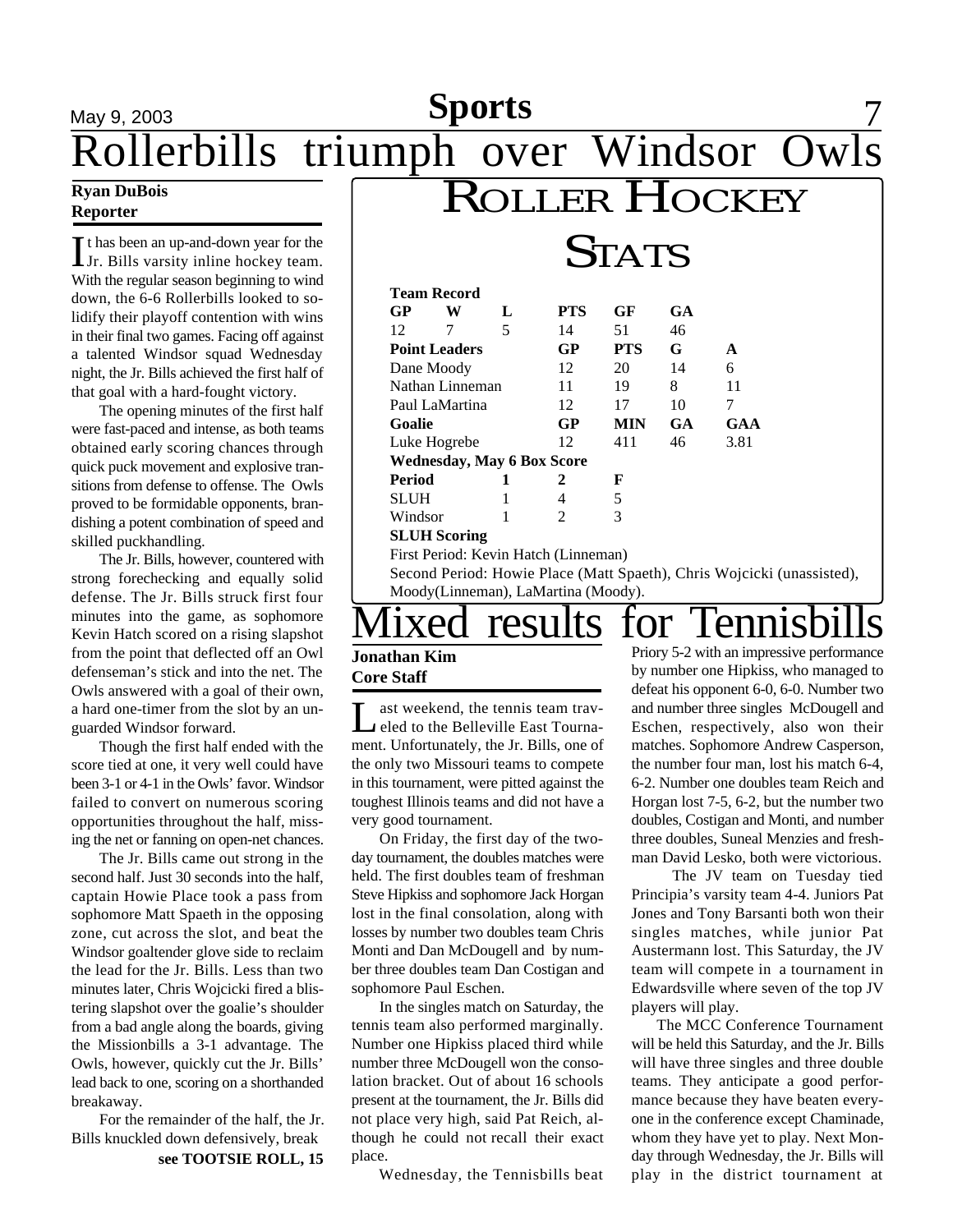# **Sports**

# **8 News News News May 9, 2003** *PN* **Nightbeat**

## TRACK SPEEDS THROUGH MCC **High Jump**

Tim Steitz 6'2" First Place **3200-meter Relay**

Juniors Chris Arb, Dan Flanagan, Andrew Linhares, Steve Nagel First Place 8:18 **1600-meter** Peter Schaefer 4:23.9 **300-meter Hurdles** Freshman Stephen Simmons First Place 39.7

#### **800-meter**

First Place Peter Schaefer 1:59.2 Third Place Kevin Crean 2:00.9

## VOLLEYBILLS DEFEAT VIANNEY

The volleyball team defeated Vianney in a thriller last night, 15-12, 17-15. The Jr. Bills played extremely well in defeating the Griffins, who stole a match from the Jr. Bills earlier this year. The Jr. Bills are ranked number one in the *Post- Dispatch* Metro Area Coaches Poll.

## LAXBILLS LOSE TO MICDS 15-6

The Jr. Bills kept the game close in the first half, down only 5-4. The MICDS Rams blew by the Jr. Bills with ten goals in the second. Jr. Bill Pat Hogan had one goal and two assists on the night.

 SLUH is forming a team for the Komen St. Louis Race for the Cure! Don't delay! The deadline for entering as part of the SLUH Team is May 27 at noon. Please note that you can join the team, even if you are not available to participate in the Race, as a Virtual Team Member. Register online at www.stlouisraceforthecure.org. When registering online, be sure to register as a member of our team by choosing "Team sluh 1113" in the drop down box.

## TAKE ME OUT

(from 6)

strongest offensive teams, if not the strongest, I've ever had," remarked Nicollerat.

 Before it began to rain various domesticated animals Tuesday evening, the Jr. Bills played a game against the team that has become their arch-enemy, the DeSmet Spartans. Starting pitcher Rico Bertucci threw well, yet DeSmet managed to send one over home plate in the first, three in the second and two in the third. Contrarily, the Jr. Bills only scored

## two runs in the first three innings. Both teams scored once in the fifth, and while DeSmet failed to score in the sixth and seventh, so did the Batbills, and thus the game ended in a saddening loss by a score of 7-3, DeSmet.

 "This really was quite disappointing," said outfielder Jim Maher. "After the loss to them (earlier this season), I was hoping we could overcome them this time."

 As of Tuesday's game, the team record was 13-3. Only DeSmet and St. Mary's have defeated the Jr. Bills thus far.

## HURDLES

(from 5)

Moore, Steve Nagel, and freshman Adam Long, anchoring them to a fifth place finish in a season-best time of 3:33.6. This earned Simmons his third medal of the day, quite the accomplishment in a meet as competitive as Clayton.

Schaefer was the team's other triplemedalist. He won the 800-meter, kicking down one of the area's top 800 runners, to finish with a 1:58.3. The medal winners

were rounded out by the two-milers. The 3200-meter was highlighted by a runner taking it out way too quickly, throwing up during the race, then almost coming back to medal. Kyle Gonnerman finished fourth in 10:09.1, and Drew Noblot finished fifth in 10:13.

Coming down the home stretch of the season, the team looks very strong. The team is looking forward to the district championship meet a week from Thursday at Lafayette.

# Art department debuts new exhibit in Jesuit Wing gallery



Last night, the fine arts department opened up their annual art exhibit in the second floor art gallery. Senior Steve Risse's lounge chair (above right) is featured in the exhibit. Also on display are several ceramics pieces made by Mary Whealon's classes (above left). Visitors can see the art exhibit any day during school hours or until approximately 4:30 each afternoon. It will remain open until the end of the school year.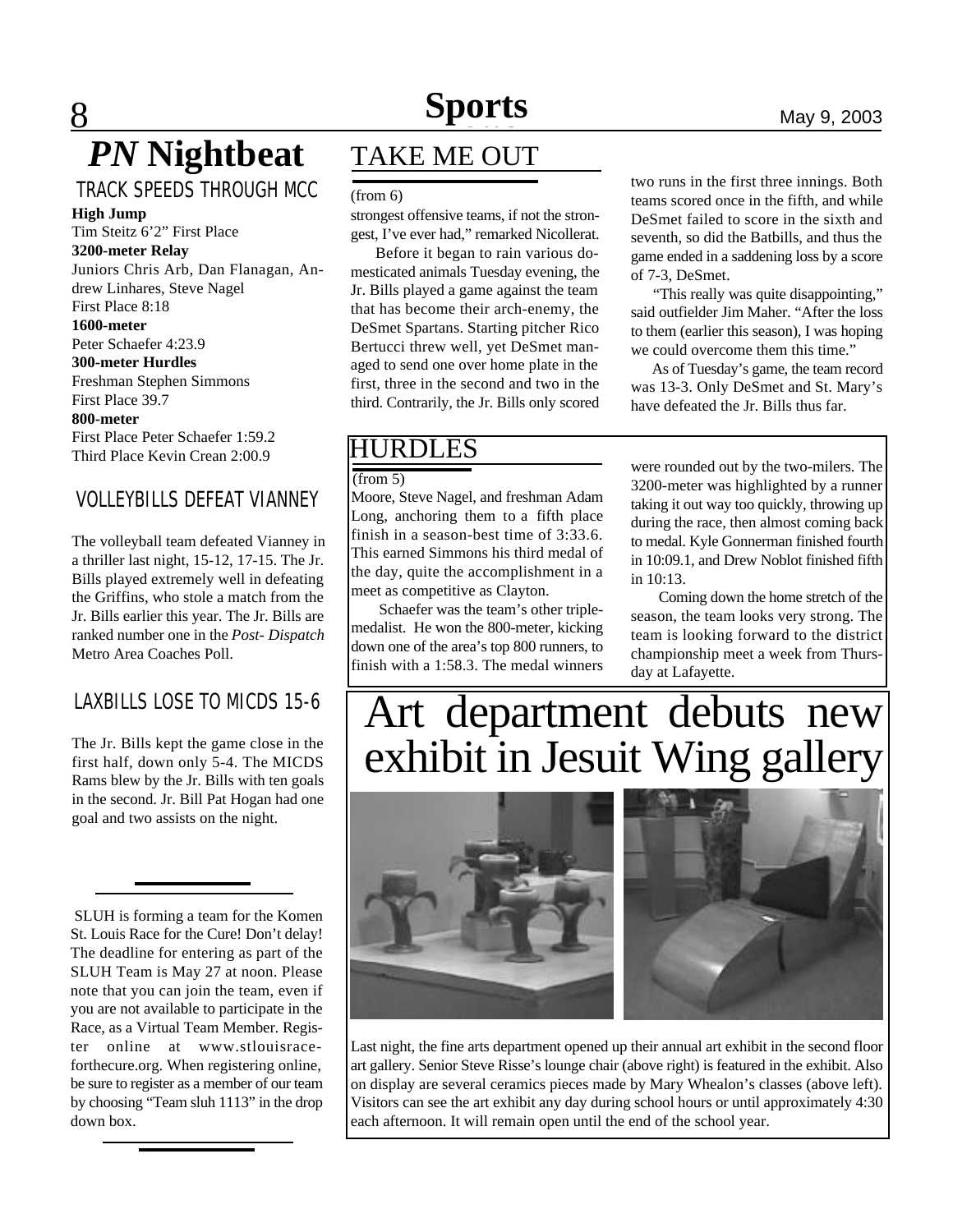## May 9, 2003 **Reature** 9 The life and times of Martin Hagan **Matt Hoffman Feature**

## **Editor in Chief**

 At the awards ceremony on April 25, the rec room was named after Martin Hagan, S.J. for his contributions to Saint Louis University High. Although Hagan's presence at SLUH is dwindling, he will be remembered for over 50 years of loyalty and dedication to

SLUH.

 Hagan was born in the middle of a ten-child family in Wichita, Kan. in 1919, a year before the first commercial radio broadcast. Hagan's father was a doctor and his mother was "pretty busy" with the children, according to Hagan. Despite the size of the family, he said, "We had a lot of fun." Hagan gradu-

ated high school



**Hagan poses for '56 yearbook.**

when he was sixteen. At fifteen, he had decided that he wanted to be a priest because he was "greatly impressed by the priest in (his parish)." Furthermore, he wanted to be a Jesuit because of the influence they had on him during the retreats he attended. Despite the influences, Hagan called his inclination to join the priesthood "a mysterious thing."

 Hagan joined the Jesuits on Sept. 1, 1937, and he was "trained the earlier way" in the strict dogma of the Catholic Church. "They tried to nail things down," said Hagan. "It's really hard to do," adding, "I wasn't inclined to question it at all."

 After completing his college education at St. Louis University, Hagan taught English as a scholastic at St. Francis Indian Mission. "I tried to teach the guys diagramming," said Hagan. His teaching woes at the mission might be summed up in two of the few phrases of the tribe's langauge he remembers: "Hurry up" and "Shut up."

After the mission, Hagan taught at Marquette High in Milwaukee, Wis. for two years before returning to school. During the summer of 1950, Hagan was ordained a priest. Two years later, he settled into his home at SLUH.

When Hagan first came to SLUH, he taught freshman theology and English. When he first started teaching, he says that he was "pretty strict. Absolutely no talking." However, after a few years, Hagan said, "(I) limbered up." He changed his notalking policy to "I don't care who talks. But only one at a time."

Hagan taught much like he has lived, "a very quiet style," said SLUH veteran and theater teacher Joseph Schulte, "but students would learn. The students respected him and liked him. They realized he was for them, and he treated everyone fairly."

 He encouraged his students to think deeply about what they believed. "You have three choices: no God, an infinite series of gods, or an infinite God," Hagan taught his students. "That's your choice. You've got to decide."

For Hagan, one of the main goals of teaching was *eloquencia*, a word he defines as "the ability to express clearly what your thoughts are." Hagan claims that thoughts and words do not always match, and part of learning English is trying to make them match. Hagan explained, "We can never perfectly understand each other."

Hagan completely dedicated himself to students, with an emphasis on the freshman. "He was always with kids," said Assistant Principal for Faculty Development Art Zinselmeyer, "very accessible." Zinselmeyer added, "He is a good priest, very faithful to his vocation, a great role model of the religious life, and a very prayerful man."

Hagan was a freshman counselor while he was teaching. "What I admire about him," said counselor Dave Mouldon, "is that he always looked out for each individual kid." When Hagan saw a student who wasn't quite fitting in, he would take him down to his "cool little shop" in the basement; there he showed them his



**Hagan 46 years later.**

moderate the range. "I didn't know anything about rifle," said Hagan. He read a couple of books, became a "fair shot," and, over his career, his team won five national championships practicing in SLUH's range, a range Hagan claims is "the best range in town."

chanical tinkering equipment. "Freshmen got a kick out of it," said Mouldon. "He always had the role of student advocate." In addition to

electrical and me-

teaching and counseling, Hagan began moderating the rifle range when he came to SLUH, a job he would have on and off for 48 years. When Hagan began teaching, he replaced someone who had been the moderator of the rifle range. So, naturally, Hagan was asked to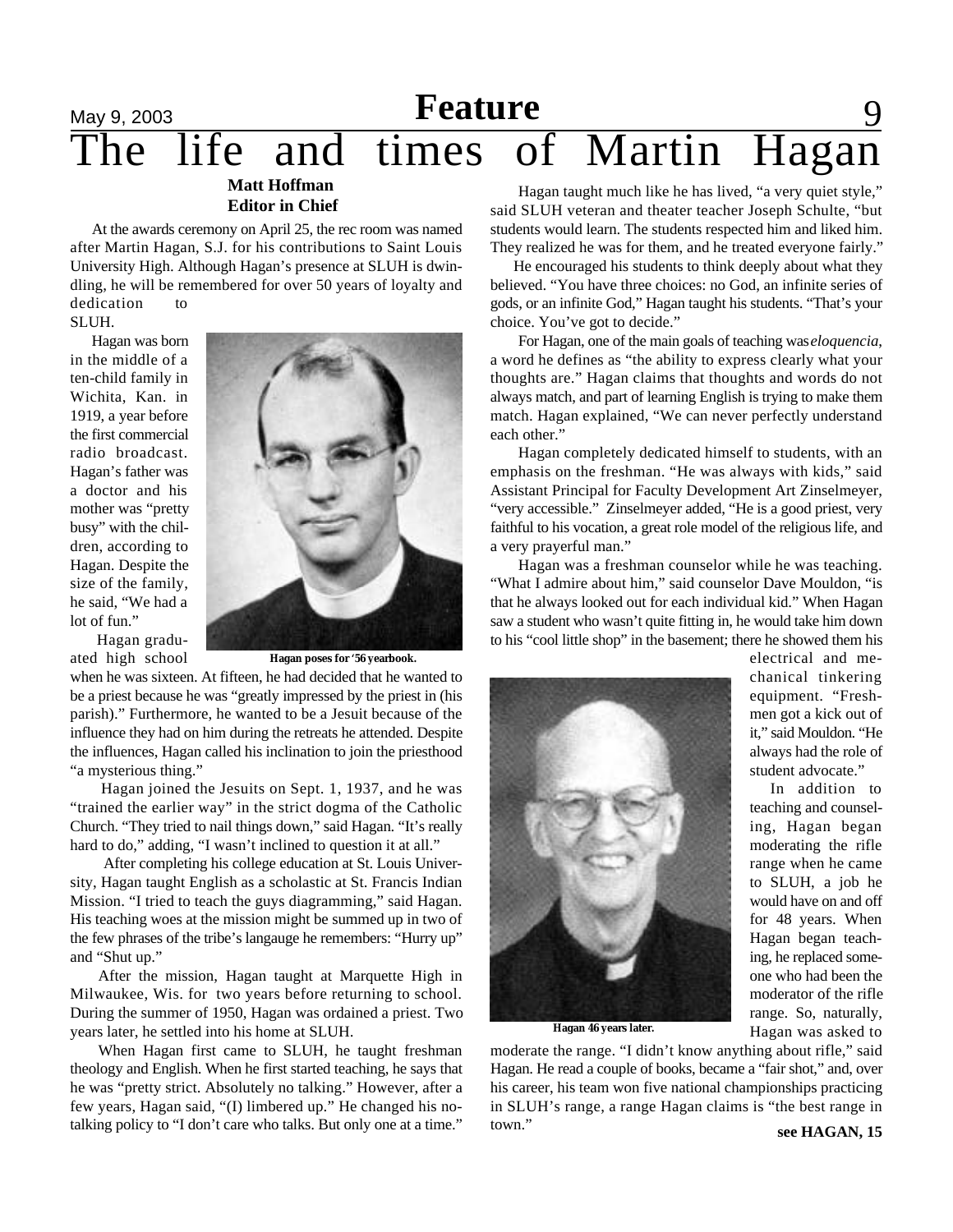# WOODWORTH

#### (from 4)

Art teacher John Mueller praised his dedication, saying, "He's instilled the sense that art has a reason (into the kids) and an understanding about the need to talk about art and its purpose in an eloquent manner."

Though some, such as sophomore James Lang, think that his dedication has gone unnoticed, his artistic abilty definitely has not.

As a teacher, he's imparted his knowledge to his students. He is someone who "(knows) about art and will actually tell you what's wrong with yours," said sophomore Sean Powers.

Woodworth's artistic ability wasn't limited only to the classes he taught. Earlier this year, some of his paintings were displayed to the SLUH community in the art gallery.

In addition to teaching and painting, Woodworth has been active at SLUH in

## SPITZ

### (from 4)

he mentors Loyola CSP tutors on Wednesdays and is moderator for the Amnesty International Club. He is also part of the Advisory Committee for Student Affairs, which meets once per quarter with Assistant Principal for Student Affairs Eric Clark.

Spitzmueller decided to teach at SLUH because it was "the logical decision" after attending St. Louis University. He cites one of his proudest accomplishments at SLUH as just getting through the first year of teaching since he did not previously have much formal teaching experience.

"Being able to (teach) and to do it successfully I feel was an accomplishment in itself," he says. "It's given me life in many ways...getting young guys in touch with their own spirituality."

Spitzmueller is thinking about coming back to SLUH once he's done with his master's degree but says, "That's a crossroad I'll have to determine when I get there. It's definitely in my mind."

Head of the theology department,

athletics. Woodworth was a coach of the B-soccer team that won the 2001 McCluer JV Tournament Championship. He and head coach Tom McCarthy coached the team to an 18-1-3 record, culminating in their win over Chaminade in the finals. Not surprisingly, this was one of Woodworth's favorite memories of his tenure at SLUH.

Woodworth has also been the sprint coach for the Jr. Bill track program, spending every afternoon from March through May out on a hot track spinning the stopwatches. Woodworth's dedication is reflected by the successes of those he coached.

His impact on those around him makes it hard to say goodbye. He gave students a reason to visit the art wing besides its having free doughnuts on Friday mornings.

As student Dan Burghoff put it, "He treated his students with the same respect that he would his collegaues."

Allen Boedeker commented about his helping the SLUH community through his gentle nature, interest in people, and integration of nature into theology. "I'd be willing to hire him back anytime," says Boedecker.

Spitzmueller will certainly be missed by students, administrators, and faculty.

## ROSENBERG

### (from 4)

on his master's degree while teaching at SLUH and completed his work in December of 2002.

Said Rosenberg of SLUH, "I found a culture of learning." Rosenberg concludes, "I'm grateful to have had the chance to teach here at SLUH."

## **CONGRATS**

The *Prep News* would like to congratulate Tim Elfrink, '01, the Editor in Chief of *PN* Volume 65. Elfrink was recently named the Editor in Chief of *The Maneater*, the independent student-run newspaper of the University of Missouri-Columbia.

## ROCKY III

#### (from 2)

drawing of the insect world graces one page, and junior Greg Leibach's detailed composition of baseballs sprouting from dollar-bill blooms adorns another (pictured on page 2).

This issue is the last for senior editors Brusca, Matt Mourning, Rico Bertucci, layout editor Matt Hoffman, and art editor Howie Place. "Their examples will doubtless remain in the magazine's musclememory," reads the moderator's note on the inside cover of the issue.

"It's a sad moment," said Mourning. "I enjoyed working on the staff, and I'll miss it as I leave."

Nearly all 400 copies of *Sisyphus* sold on Thursday. "Hell yes, I bought a copy!" reader Matt Schroeder said. It was, most likely, the best 25 cents Schroeder ever spent. The 52-page issue ties the record for lengthiest. However, if you missed the chance to purchase a hard copy of the issue, it is also available online at www.sluh.org/sisyphus.

"It's pure, exuberant fun!" Mourning exclaimed. "It's almost as satisfying as defeating the blue giant in *Everquest*."

## $\mathbf{NAN}$

### (from 4)

and contributions to the school were his roles as Model UN moderator, B-football team coach, and, most recently, the Rock 'em Sock 'em Robots Club moderator.

Finan cites the dominating performance that won(him his second eating contest as one of his favorite memories.

"I will definitely miss the students. I really enjoyed coming to work every morning because of the students. (SLUH) has top-notch students; they're smart, witty, and fun. It's hard not to enjoy (teaching at SLUH)."

Junior Chris Sahrman, who had Finan as a coach for football, reflected, "Dr. Finan was a great role model for us all on how to enjoy life and succeed at it at the same time. He was a talented and highly intellectual man. The SLUH community will miss not only an excellent teacher, but it will also miss his great spirit."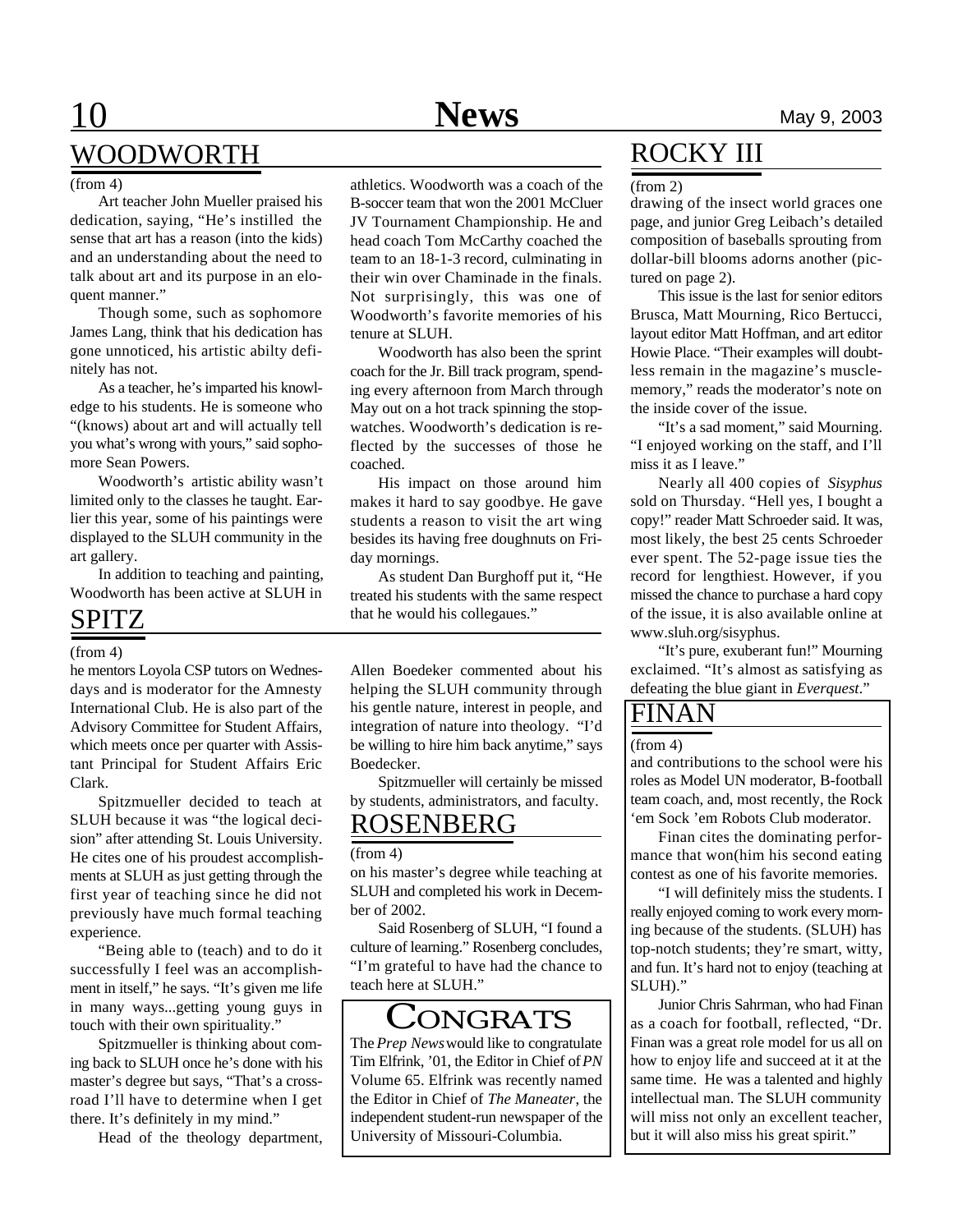# May 9, 2003 **News** 11 Class Of '03 College Choices

Abram, Phil—Dayton, University of Agniel, Denis—Loyola University-Chicago Ahillen, Steve—St. Louis University Albrecht, Nick—Dayton, University of Allen, Chris—Kansas, University of Allen, Peter—Missouri, University of-Columbia Altepeter, Tim—Missouri, University of-Columbia Anderson, James—Creighton University Angrisani, Matt—Illinois College Arnold, Matt—Missouri, University of-Columbia Azar, Joe—Miami University (Ohio) Baker, Danny—Missouri, University of-Columbia Baker, Scott—Kansas, University of Baldes, Tim—Loyola University-Chicago Bannister, Pat—Missouri, University of-Columbia Bannister, Stephen—Loyola University-Chicago Bargeon, Travis—Michigan State University Baricevic, C.J.—Miami University (Ohio) Barnidge, John—Santa Clara University Barrale, Casey—Drury University Barron, Peter—St. Louis University Bayer, Alex—Missouri, University of-Columbia Beck, Mike—Missouri, University of-Columbia Belgeri, John—DePaul University Bertucci, Rico—Notre Dame, University of Bieber, Brandon—Cincinnati Conservatory of Music Blase, Brian—Notre Dame, University of Boland, Jon—Kansas, University of Book, Greg—Missouri, University of-Rolla Branch, Tim—Truman State University Brand, Michael—Marquette University Brusca, Geoff—Macalester College Buckner, Jon—St. Louis University Byrns, Dave—Dayton, University of Cajigal, Calvin—Missouri, University of-Kansas City-6 Yr Med. Program Carlstedt, Nils—Truman State University Cavins, Jon—DePaul University Clement, Ben—DePauw University of

Clerc, Justin—Dallas, University of Conway, Tim—Washington and Lee University Costigan, Dan—Boston College Crean, Kevin—Truman State University Cunningham, Brian—Bradley University Dahlmann, Billy—Undecided Davis, Eddie—Southern Illinois University-Edwardsville Dean, Jack—Purdue University DeCaro, Matt—Black Hills State University Dougherty, Mike—Southern Illinois University-Edwardsville Dugan, Ryan—Dayton, University of Dulac, Chris—Dayton, University of Dum, Travis—Undecided Echlemeyer, John—Dayton, University Endsley, Maurice—St. Louis University Engle, Nick—Wisconsin, University of-Madison Farrell, Graham—Fordham University Faulstich, Tyler—Missouri, University of-Columbia Feeney, Pat—Miami, University of (Florida) Ferrell, Patrick—DePaul University Finney, Joe—Arkansas, University of Fournie, Kevin—Skidmore College Fox, Jim—Tulsa, University of Fragale, Joe—Missouri, University of-Columbia Frazier, Tim—St. Louis University Friederich, Tyler—Southwestern Illinois College Gentry, Mark—DePauw University George, Paul—Tulane University Georgeoff, Zach—St. Louis University Ghazarian, Michael—St. Louis University Gianino, Michael—St. Louis University Gilfoil, Joe—Catholic University of America Gloeckler, Mark—Colorado, University of-Boulder Goldberg, Ryan—Washington University Gonnerman, Boyd—Loyola College (Maryland) Gonnerman, Kyle—Grinnell College Goodwin, Drew—Loyola University-New Orleans Graham, Joe—Purdue University

Grass, Andrew—St. Louis University Gropler, Matt—Washington University Grosch, Mike—Cardinal Glennon College Guilfoy, Chris—Creighton University Guntli, Brian—Loyola University-Chicago Haenni, David—Miami University (Ohio) Heafner, Tom—St. Louis University Hecht, Andy—Missouri, University of-Columbia Heck, Andy—Missouri, University of-Columbia Hennelly, Mark—St. Louis University Hilkenkamp, Adam—U. S. Military Academy (West Point) Hirsch, Steve—Stanford University Hitzel, John—Truman State University Hof, Matt—Indiana University Hoffman, Matt—Xavier University Hoffman, Paul—Missouri, University of-Columbia Hogan, Patrick—North Carolina, University of-Chapel Hill Hogrebe, Luke—Missouri, University of-Rolla Howden, Steve—Rhodes College Hutchison, Mike—Missouri, University of-Columbia Iovaldi, Nick—Missouri, University of-Columbia Isaak, Scott—Xavier University Jennings, Dossie—Northern Illinois U. Jost, Mike—Missouri, University of-Columbia Jovick, Casey—Truman State University Kaestner, Bob—Maryville University Kalbac, John—Missouri, University of-Columbia Kane, Ryan—Loyola University-Chicago Keane, Sean—Regis University Kelly, Brian—Truman State University Kenny, Tim—Wittenberg University Killiany, Matt—Dayton, University of Kister, John—Rockhurst University Koehneman, Joel—Illinois, University of-Urbana-Champaign Korbesmeyer, Brian—Undecided Kreikemeier, Matt—Michigan State University LaFlore, Jason—Dayton, University of LaMartina, Paul—St. Louis University **see STUDENTS, 12**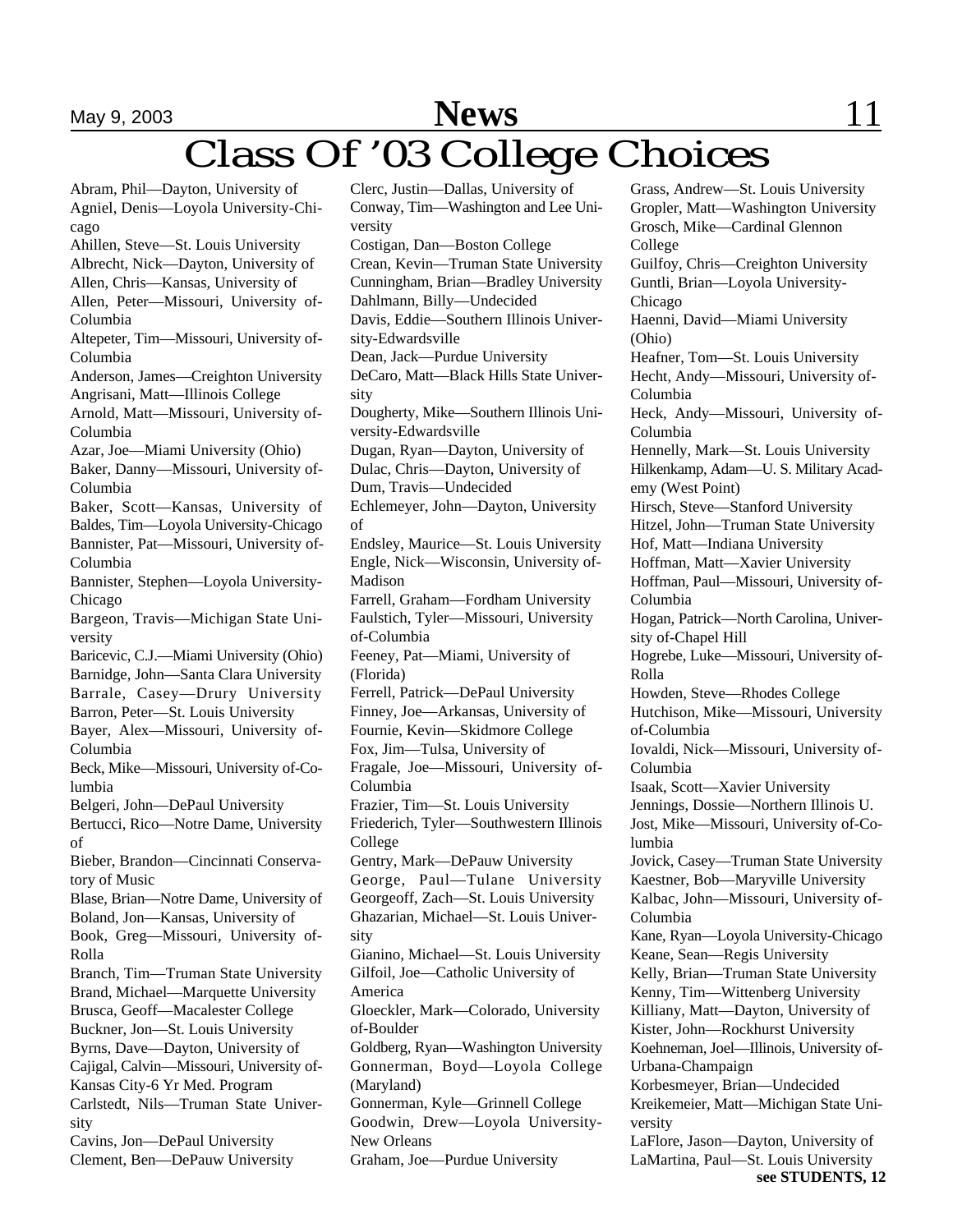## **12** Mews May 9, 2003 STUDENTS

sity

Roche, Kevin—St. Louis University

LaPee, Chris—Indiana University Lauth, Tim—Missouri, University of-Rolla Lawo, Dan—St. Louis University Lepp, Alex—Indiana University Leuchtmann, Michael—Marquette University Linneman, Nathan—DePaul University Luner, Justin—Tulsa, University of Luzecky, Jim—Missouri, University of-Columbia Mahach, Dave—Missouri, University of-Columbia Maher, Jim—Boston College Mahoney, Peter—Missouri, University of-Columbia Marklin, Luke—Purdue University Martin, Jim—Notre Dame, University of Mathias, Steve—Illinois, University of-Urbana-Champaign Mattaline, Bobby—Xavier University Max, Ryan—New York University McArthur, Matt—DePauw University McCarthy, Matt—Truman State University McDonald, Sean—Missouri, University of-Columbia McDougell, Dan—St. Louis University McEvoy, Kevin—DePauw University McIver, Pat—Missouri, University of-Columbia McKittrick, Sean—Knox College McMahill, Nathan—Missouri, University of-Columbia Menges, Grant—Undecided Menzies, Suneal—St. Louis University Mertens, Zach—Southeast Missouri State University Miller, Brian—Missouri, University of-Columbia Mills, Jon—Missouri, University of-Columbia Mills, Kevin—St. John's University (Minnesota) Miltenberger, Todd—Indiana University Moellering, Joe—Wake Forest University Mohan, Matt—Purdue University Monti, Christopher—Undecided Mooney, Dan—Truman State University Moore, Thomas—Undecided Morris, Matt—Wisconsin, University of-Madison Mosley, David—Florida A & M Univer-(from 11)

Mourning, Matt—St. Louis University Mudd, Tim—Miami University (Ohio) Murphy, Mark—Illinois, University of-Urbana-Champaign Nagel, Joe—Dallas, University of Nahlik, Robert—Truman State University Naylor, Alan—St. Olaf College Neely, Joe—Missouri, University of-Columbia Neighbors, Ryan—Southwest Missouri State University Newbold, Pat—St. Louis University Neyer, Jeff—Missouri, University of Columbia Niehoff, John—Trinity University Nobel, Mike—Truman State University Noblot, Drew—Kansas, University of O'Connell, Tim—Missouri, University of-Columbia O'Donnell, Rory—Truman State University Oehler, Matt—Minnesota, University of-Twin Cities Orbe, John—Dayton, University of Ostapowicz, Pat—Clemson University O'Toole, Tim—Kansas, University of Pape, Kevin—Missouri, University of-Columbia Paspalas, John—Missouri, University of-Columbia Patterson, Rob—Missouri, University of-Columbia Piechowski, Tim—Georgetown U. Place, Howie—Loyola University-Chicago Placht, John—Miami University (Ohio) Pleban, J.C.—Miami University (Ohio) Price, Brian—DePauw University Price, Chris—Missouri, University of-Columbia Prosperi, Bryan—Missouri, University of-Columbia Purcell, Bob—Purdue University Queathem, Tom—Tulsa, University of Recktenwald, Tom—Miami, University of (Florida) Records, Dave—Fordham University Reich, Pat—St. Louis University Renard, Mike—St. Louis University Reynolds, Cliff—Spring Hill College Riley, Dan—Fordham University Risse, Stephen—Missouri, U. of-Kansas  $C:$ 

Rodriguez, Phil—Illinois State University Roff, Kyle—Truman State University Rottler, Nic—St. Louis University Rubbelke, Tim—St. Louis University Ruzicka, Brian—Truman State University Schaefer, Peter—Truman State University Schmidt, Donny—Undecided Schmitt, Zach—Missouri, University of-Columbia Schrader, Rob—Missouri, University of-Columbia Schranck, John—Rhodes College Schroeder, Matt—Missouri, University of-Columbia Shaver, Matt—Tulane University Sinnett, Dan—Rockhurst University Slaughter, Pat—Tulane University Smallwood, Mike—Loyola University-Chicago Sneed, Tony—St. Louis University Spakowski, Matt—U. S. Air Force Academy Stahl, Greg—Babson College Stathopulos, John—Missouri, University of-Columbia Steffens, Kevin—Missouri, University of-Columbia Steitz, Tim—St. Louis University Stephens, Pat—Illinois, University of-Urbana-Champaign Stevenson, Marc—Missouri, University of-Rolla Stewart, Geoff—Indiana University Storm, Adam—Missouri, University of-Columbia Stroble, Jamie—Marquette University Strzelec, J.R.—Tulsa, University of Sullivan, Tom—Undecided Tabor, Joe—Embry-Riddle Aeronautical University Tandler, Winslow—Fordham University Taylor,Clark—Undecided Thomas, Cole—Truman State University Thomas, Joe—Washington University Thompson, Carl—Missouri, University of-Rolla Troy, Phinney—Missouri, University of-Columbia Turnure, Dan—Notre Dame, Univ. of **see STUDENT II, 14**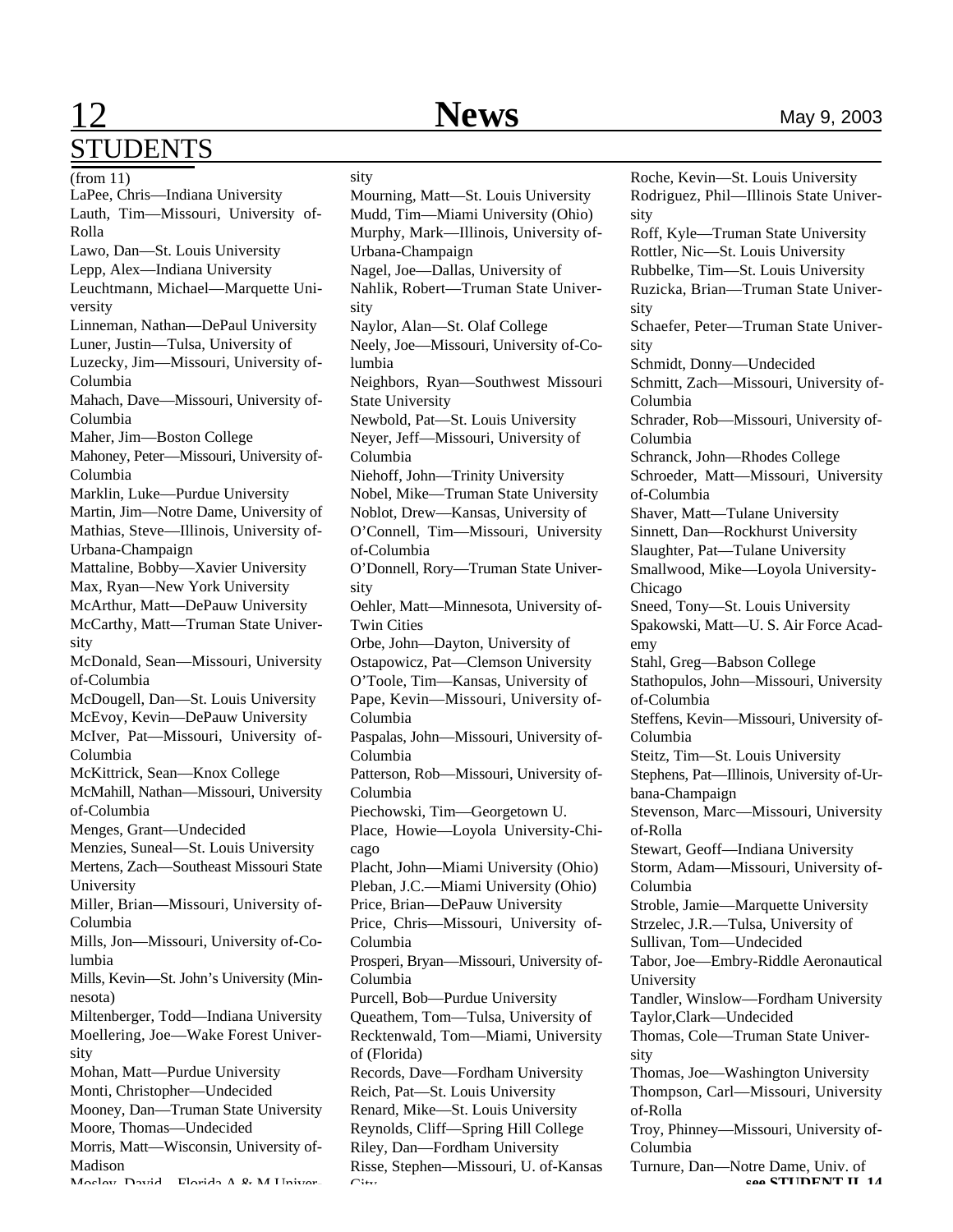# **News** 13 CLASS OF 2003 COLLEGE CHOICES BY COLLEGE

**Arizona State University**: Chris Wojcicki

**Arkansas, University of**: Joe Finney **Babson College**: Greg Stahl

**Black Hills State University**: Matt DeCaro

**Boston College**: Dan Costigan, Jim Maher **Bradley University**: Brian Cunningham **Catholic University of America**: Joe **Gilfoil** 

**Cincinnati Conservatory of Music**: Brandon Bieber

**Clemson University**: Pat Ostapowicz

**Colorado, University of-Boulder**: Mark Gloeckler

**Creighton University**: James Anderson, Chris Guilfoy

**Dallas, University of**: Justin Clerc, Joe Nagel

**Dayton, University of**: Nick Albrecht, Joe Azar, Dave Byrns, Ryan Dugan, Chris Dulac, John Echelmeyer, Matt Killiany, Jason LaFlore, John Orbe

**DePaul University**: John Belgeri, Jon Cavins, Patrick Ferrell, Nathan Linneman DePauw University: Ben Clement, Mark Gentry, Matt McArthur, Kevin McEvoy, Brian Price

**Drury University**: Casey Barrale **Embry-Riddle Aeronautical University**: Joe Tabor

**Florida A&M University**: David Mosley **Fordham University**: Graham Farrell, Dave Records, Dan Riley, Winslow Tandler

**Georgetown University**: Tim Piechowski

**Grinnell College**: Kyle Gonnerman **Holy Cross, College of the**: Tom Winkler **Illinois College**: Matt Angrisani

**Illinois State University**: Phil Rodriguez **Illinois, University of-Urbana-Champaign**: Joel Koehneman, Steve Mathias, Mark Murphy, Pat Stephens, Dan Uhrhan

**Indiana University**: Matt Hof, Chris LaPee, Alex Lepp, Todd Miltenberger, Geoff Stewart, Derek Winters

**Iowa State University**: Chris Wagnitz **Kansas, University of**: Chris Allen, Scott Baker, Jon Boland, Drew Noblot, Tim O'Toole

**Knox College**: Sean McKittrick

**Loyola College-Maryland**: Boyd Gonnerman

**Loyola University-Chicago**: Denis

Agniel, Tim Baldes, Stephen Bannister, Brian Guntli, Ryan Kane, Ryan Max, Howie Place, Mike Smallwood **Loyola University-New Orleans**: Drew

Goodwin

**Macalester College**: Geoff Brusca **Marietta College**: Steve Wynne **Marquette University**: Michael Brand, Michael Leuchtmann, Jamie Stroble, Pat

Wiese

**Maryville University**: Bob Kaestner **Miami, University of-Florida**: Pat Feeney, Tom Recktenwald

**Miami University-Ohio**: Phil Abram, C. J. Baricevic, David Haenni, Tim Mudd,

John Placht, J.C. Pleban **Michigan State University**: Travis Bargeon, Matt Kreikemeier

**Minnesota, University of-Twin Cities**: Matt Oehler

**Missouri, University of-Columbia**: Peter Allen, Tim Altepeter, Matt Arnold, Danny Baker, Pat Bannister, Alex Bayer, Mike Beck, Tyler Faulstich, Joe Fragale, Andy Hecht, Andy Heck, Paul Hoffman, Mike Hutchison, Nick Iovaldi, Mike Jost, John Kalbac, Jim Luzecky, Dave Mahach, Peter Mahoney, Sean McDonald, Pat **see COLLEGE,14**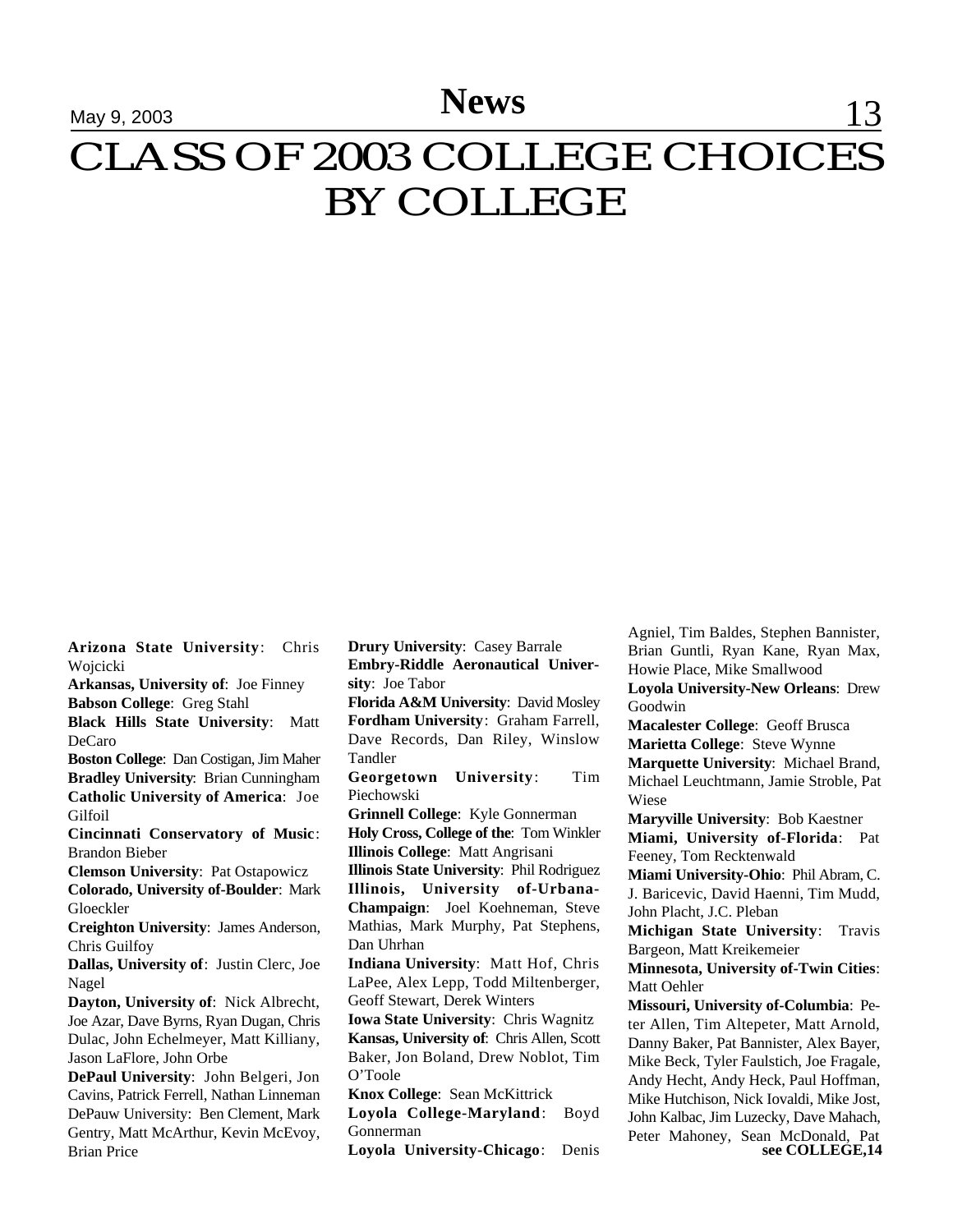## **14** Mews May 9, 2003 COLLEGE

#### (from 12)

Rob Schrader, Matt Schroeder, John Stathopulos, Kevin Steffens, Adam Storm, Tom Sullivan, Phinney Troy, Adam Twellman, Joe Tyra, Eric Weiss

**Missouri, University of-Kansas City**: Stephen Risse

**Missouri, University of-Kansas City— 6 Year Medical Program**: Calvin Cajigal **Missouri, University of-Rolla**: Greg Book, Luke Hogrebe, Tim Lauth, Marc Stevenson, Carl Thompson

**North Carolina, University of-Chapel Hill**: Patrick Hogan

**Northern Illinois University**: Dossie Jennings

**Notre Dame, University of**: Rico Bertucci, Brian Blase, Jim Martin, Dan Turnure, David Zychinski

**Oklahoma, University of**: Joe Wright **Purdue University**: Jack Dean, Joe Graham, Luke Marklin, Matt Mohan, Bob Purcell, Ryan Weis, Andy Wolterman **Regis University**: Sean Keane

**Rhodes College:** Stephen Howden, John Schranck

**Rockhurst University**: John Kister, Dan Sinnett

**Santa Clara University**: John Barnidge **Skidmore College**: Kevin Fournie **Southeast Missouri State University**: Zach Mertens **Southern Illinois University-**

**Edwardsville**: Eddie Davis, Mike **Dougherty Southwest Missouri State University**:

Ryan Neighbors

## STUDENTS II

Twellman, Adam—Missouri, University of-Columbia Tyler, Matt—Washington University Tyra, Joe—Missouri, University of-Columbia Uhrhan, Dan—Illinois, University of-Urbana-Champaign Urbanowicz, Justin—Truman State University Uwalaka, Chib—St. Louis University Wagnitz, Chris—Iowa State University Watson, Ian—Undecided Weis, Ryan—Purdue University

**Southwestern Illinois College**: Tyler Friederich

**Spring Hill College**: Cliff Reynolds **Stanford University**: Steve Hirsch **St. Benedict & St. John's University**: Kevin Mills

**St. Louis University**: Steven Ahillen, Peter Barron, Jon Buckner, Maurice Endsley, Tim Frazier, Zach Georgeoff, Michael Ghazarian, Michael Gianino, Andrew Grass, Tom Heafner, Mark Hennelly, Paul LaMartina, Dan Lawo, Dan McDougell, Suneal Menzies, Matt Mourning, Pat Newbold, Pat Reich, Mike Renard, Kevin Roche, Nic Rottler, Tim Rubbelke, Tony Sneed, Tim Steitz, Chib Uwalaka

**St. Olaf College**: Alan Naylor

**Trinity University**: John Niehoff

T**ruman State University**: Tim Branch, Nils Carlstedt, Kevin Crean, John Hitzel, Casey Jovick, Brian Kelly, Matt McCarthy, Dan Mooney, Robert Nahlik, Mike Nobel, Rory O'Donnell, Kyle Roff, Brian Ruzicka, Peter Schaefer, Cole Thomas, Justin Urbanowicz

**Tulane University**: Paul George, Matt Shaver, Pat Slaughter

**Tulsa, University of**: Jim Fox, Justin Luner, Tom Queathem, J.R. Strzelec

**United States Air Force Academy**: Matt Spakowski

**United States Military Academy**: Adam Hilkenkamp

**Wake Forest University**: Joe Moellering **Washington & Lee University**: Tim Conway

**Washington University**: Ryan Goldberg,

(from 13) Weiss, Eric—Missouri, University of-Columbia Westlund, Andrew—Washington University Wiese, Pat—Marquette University Winkler, Tom—Holy Cross, College of the Winters, Derek—Indiana University Wojcicki, Chris—Arizona State University Wolterman, Andy—Purdue University Wright, Joe—Oklahoma, University of Wynne, Steve—Marietta College Zychinski, David—Notre Dame, U.

Matt Gropler, Joe Thomas, Matt Tyler, Andrew Westlund

**Wisconsin, University of-Madison**: Nick Engle, Matt Morris

**Wittenberg University**: Tim Kenny **Xavier University**: Matt Hoffman, Scott Isaak, Bobby Mattaline

**Undecided**: Billy Dahlmann, Travis Dum, Brian Korbesmeyer, Grant Menges, Christopher Monti, Thomas Moore, Donny Schmidt, Tom Sullivan, Clark Taylor, Ian Watson



St. Louis' **only** weekly high school newspaper.

*prepnews@sluh.org www.sluh.org*

Volume LXVII, Issue 30

**Editor in Chief**: Matt Hoffman **Sports Editor**: Tim Piechowski **Editor**: Denis Agniel, Geoff Brusca **Core Staff**: Rico Bertucci, Brian Fallon, Greg Fox, Charlie Hall, Brian Kane, Jon Kim, Patrick Meek, Dave Mueller, Nick Odem, Dan Sinnett, Pat Stephens **Staff:** Matt Morris **Reporters**: Ryan DuBois, Nick Engle, Tim Huether, Steve Nagel, John Schranck, Matt Killiany, Dave Schwarz, Sean Rapp **Computer Consultant**: Mr. Bob Overkamp, Mr. Tim Rittenhouse

**Moderator:** Mr. Steve Missey

**Advisor:** Mr. Frank Kovarik

**Masthead Design**: Rachel Marling

**Artist**:Howie Place

The *Prep News* is a student publication of St. Louis University High school. Copyright ©2003 St. Louis University High School *Prep News.* No material may be reprinted without the permission of the moderators and editors.

### **Correction**

In the May 2, 2003 edition of the *Prep News*, last week, one sentence of the "Awards Presented at Assembly," article (page two) was cut off. The sentence in absentia read, "Tom Queathem recieved the JSEA Award."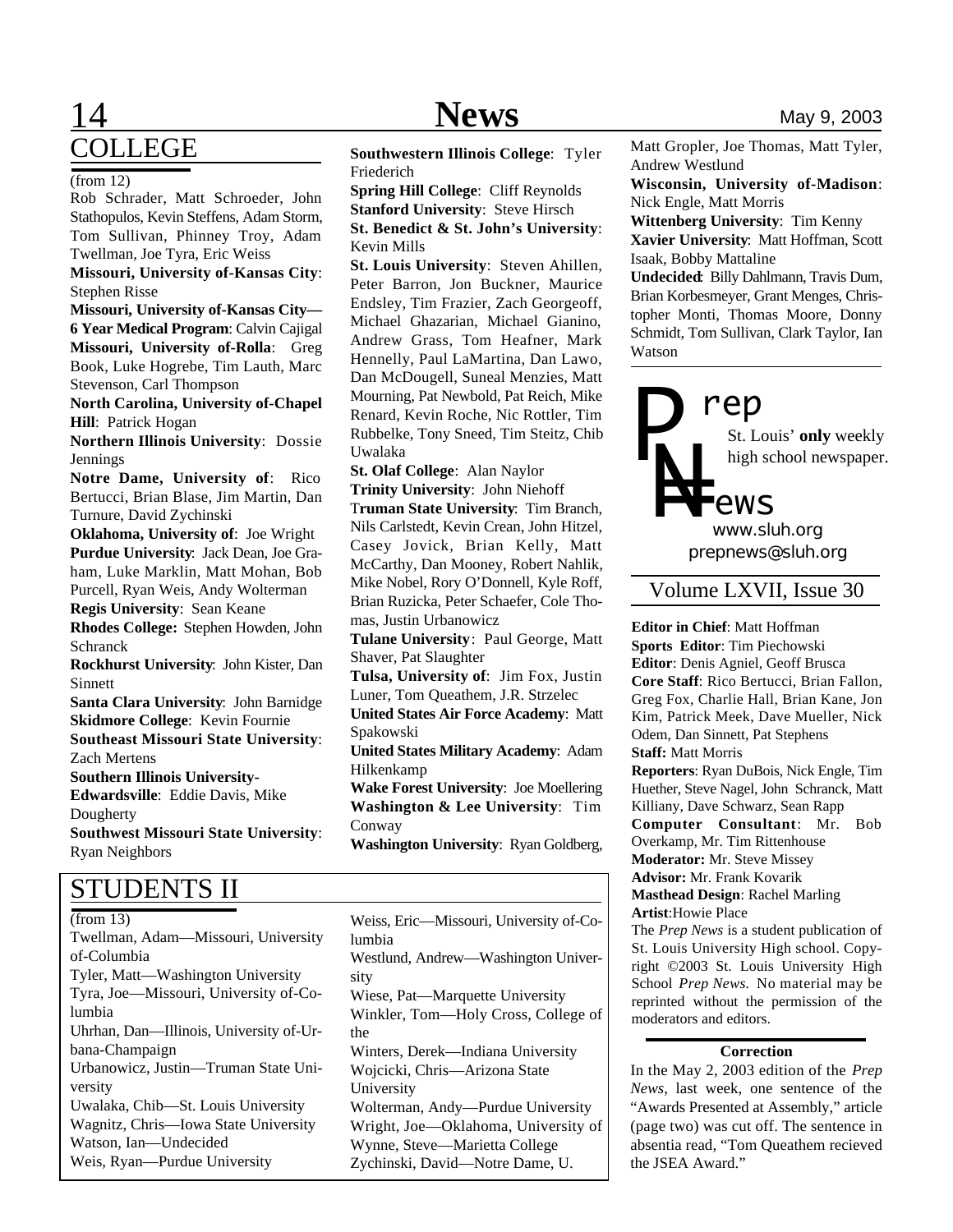# **HAGAN**

#### $(from 9)$

 Despite his dedication to teaching and rifling, Hagan might be best remembered for his job as moderator of the rec room. When Hagan came to SLUH in 1952, the rec room consisted of a measly seven tables in "pretty bad shape," according to Hagan. The old moderator was "a scholar, not a fixer," said Hagan, who still fixes things at his work bench as part of his therapy for his arthritis.

 Hagan worked hard to expand the pool room. "Whatever needed doing, I did it," said Hagan. Over his time as moderator, Hagan added 25 tables. He is also credited with inventing the nickel penalty for dropping a ball, 25 cents if the guilty party did not cooperate. However, students would usually point at the ball-dropper. "It

wasn't always considered snitching," said Hagan.

"(The rec room) was just a great place," said English teacher Jim Raterman, "There was passion and joy and energy, and it was kept on balance." According to Raterman, Hagan was excellent at moderating the rec room because he "let them play, but made sure they governed themselves."

Raterman added, "It was a perfect, comic world. And it only cost a nickel to keep that world going."

#### (from 7)

ing up plays and backchecking well. The Owls were only able to muster one more goal, a booming slapshot from 30 feet out that beat Jr. Bills' goaltender Luke Hogrebe high.

The Jr. Bills, meanwhile, added two more scores to their tally, getting goals from junior Dane Moody and Paul LaMartina to make it a 5-3 game.

The Tourbills did, however, catch a break late in the second half. With less than a minute left in the game, a Windsor forward broke in along the boards in the Jr. Bills zone and fired a hard slapper that appeared to go in the net and bounce out.

# May 9, 2003 **Feature** 15

 If pool wasn't your bag, Hagan invented wallball for students to play in their free time. Wallball was played with a playground ball, and a makeshift metal basket. Hagan got the idea from using coffee cans as basketball hoops at the Indian Mission. He was inspired by knowing that "kids love to throw."

 Wallball was an intense basketballstyle game and was "wonderful to watch,"

*"It was a perfect, comic world. And it only cost a nickel to keep that world going." -Jim Raterman*

> according to Raterman. Although only two or four people could play, students often formed crowds around wallball to take in the excitement.

Unbeknowst to students, Hagan was in charge of all aspects of security for much of his tenure.

"He invested himself in all aspects of security," said French teacher Dick Keefe. "There was no aspect of security that escaped his influence."

When teachers lost keys, they had to report to Fr. Hagan. "The best incentive

TOOTSIE ROLL But the referee ruled "no goal," and the Jr. Bills retained a two-goal lead. The game ended in a 5-3 victory for the Jr. Bills, boosting their record to 7-6.

> Despite the controversial no-goal call at the end of the game, the Jr. Bills truly earned their victory. The Bills' five goals were scored by five different players, and everyone on the team contributed at both ends of the rink.

> "I'm only one man. It was a team effort," declared Chris Wojcicki.

> Hogrebe also put on a stellar performance in net, making several great saves in the second half that kept the Owls from closing the gap.

> The Jr. Bills will play their final game of the regular season this Saturday, 9 p.m., against Ritenour at Queeny Park.

for teachers to keep their keys was Fr. Hagan," said Keefe. Although Hagan did not get angry with teachers, he was "the opposite of frivolous," according to Keefe.

"The fear of God was instilled in you if you lost your keys," said chemistry teacher Charlie Busenhart. "He would treat you as if you were a two-year old, but he was always considerate. I've never seen him or heard him do something det-

> rimental to another human being."

In addition to his other duties, Hagan was the unnoficial "Spiritual Advisor" of the *Prep News* when Raterman was the moderator. Hagan would stop by on Thursdays and offer the staff encouragement. "He really thought it was a vital thing," said Raterman. "He had so

much interest and pride."

 Although he can no longer do it, Hagan memorized every student that went to SLUH since the 1950s. Over his time, Hagan memorized an estimated 11,000 names. In addition, he would also memorize freshman GPAs.

 "He went out of his way to congratulate kids (with good GPAs)," said Zinselmeyer. "He was very supportive of the freshmen."

 Unfortunately, Hagan can't memorize the names of students anymore. "The memory fades out at my age," Hagan explained. "The names don't stick anymore." Hagan's memory began to fade about two years ago when he started having heart problems.

 "The upper chambers are goofing off," said Hagan. A couple of Hagan's heart chambers are pumping 300 times a minute. They should be pumping 70 times a minute. He also has a bad hip and cannot walk comfortably anymore.

 Now, Hagan describes his purpose at SLUH as "flying the flag." Although Hagan knows he doesn't have the contact that he used to have, he believes that "people see (him), and it reminds them (what life is about)."

 "(Sometimes) people are just concerned with bells and whistles. You're here for something more than that."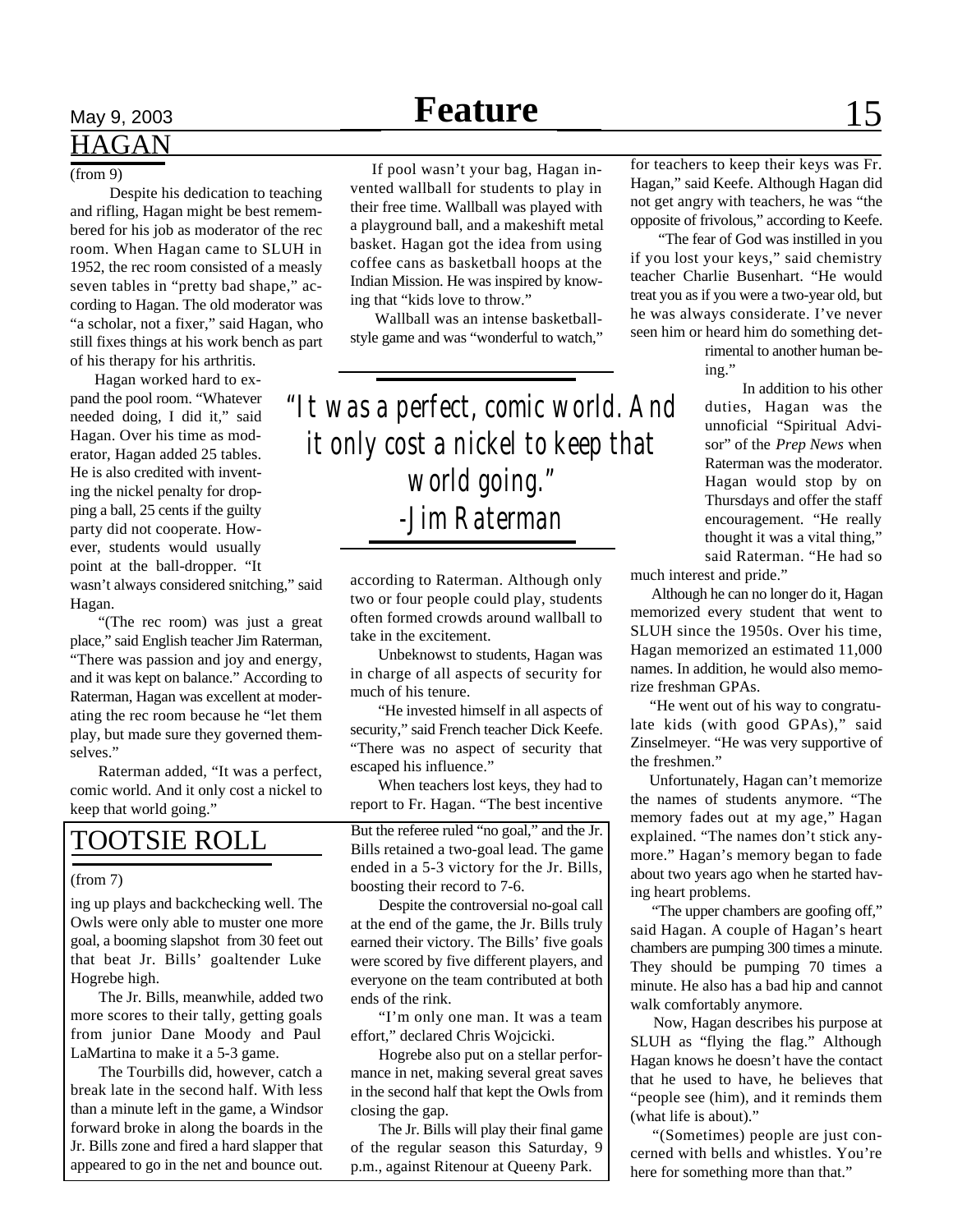# **16** Mews May 9, 2003 **ELECTIONS**

ally evaluate the other officers on how they are executing their responsibilities.

The Social Rep assists the president in organizing social activities, informs the junior class on STUCO-sponsored social activities, organizes the Junior Ring Dance, and rallies support in general for all intramural and social activities around school.

The Pastoral Rep's job is to form committees for the junior class pastoral activities, to organize the banner committee, to help to organize class masses and school masses, and to inform students on retreats and pastoral fund raising drives, in addition to gathering support for these activities.

The Secretary/Treasurer is called to post the agenda of the weekly executive board and bi-weekly homeroom rep meetings in the homerooms. He also organizes the collection of money for the White House, Kairos, and Urban Plunge retreats, the junior class dance, and helps with communication between all members of STUCO.

 The changes were made because "in the junior year, they've got a lot of activities going on, and, by putting them in specific positions, I think it just makes them more accountable, and they know what is expected of them. I think it is a good thing, and also it makes them more prepared to take over the reigns senior year," said STUCO moderator Brock Kesterson.

 "Myself and John Block were the two people that kind of proposed this," said Kesterson. The idea was then brought up at the STUCO Constitution meeting, and, as a group, they decided on the proposal."

 Jones was elected as sophomore rep after being a rep for the freshman class this year. "(Jones) has been great. His enthusiasm, I think, has been infectious with the rest of his class," said Kesterson. "I know he is going to do as good a job next year as he did this year."

 Said Jones, "I'm fun-loving, I like to help people, and I like to be a leader. I think my best quality is leadership. I hope

(from 2) that I am able to increase participation in the sophomore day of service, and more students in our class will get involved."

> Scott Rice is the other representative from the freshman class, and he also served on STUCO this year.

 "Scott is determined, hard-working, always on time, always trying to do a little bit more, and that's what you need in a leader," said Kesterson. "He's not satisfied with the idea of just doing what is expected of him. He is always trying to do a little bit more; I think that is what I am looking for in a rep, so he definitely fits that mold."

 "I really had fun working on the dance this year, so I want to do that again next year," said Rice. "I am outgoing, I work hard, and I think that Woody and I worked really well together. I think that we really complement each other. I am hopeful that I can do a really good job next year."

 Said freshman class moderator Tim Curdt, "I thought (Jones and Rice) did a fine job organizing the freshman dance. I thought that, not only the way they organized it, but the way they went about collecting the votes and getting everyone involved (was great). They did their best to make a lot of the students involved. I was happy with what they have done."

 Freshman Andy Favignano echoed Curdt's remarks: "Both Scott and Darryl have been good this half of a year and they handled everything they did well."

 Joe Eggleston was elected President of the junior class next year, after serving on STUCO each of the past two years. "(Eggleston) knows what I expect of him, and I know what I am getting from him, and he is the perfect guy for that position. He's dedicated to what it takes to be a good president." said Kesterson.

 "(Eggleston was) on his toes on everything that was going on for the sophomore class and really communicated well with the sophomores," said Greg Bantle, sophomore class moderator.

 "I bring experience to STUCO because I have been a class officer the past two years, and I know what I'm doing," said Eggleston. "I'm really excited because we have a lot of experience on STUCO this year. I think that we will be a lot more organized and we will get a lot more accomplished this year."

Sophomore Tim Weir voted for Eggleston because he thought "he would get the most done."

 Also in support of Eggleston was sophomore Paul Florek, who said, "He is a leader in our class and is always very kind to everyone."

 Tim King will be the Pastoral Rep next year. "I think that I am very popular among the sophomore class," said King. In grade school, King was involved in student council, and believes that he can do a good job of representation in high school.

 "(King) has helped out in elections so far, in that he's doing what I expect of him already," said Kesterson.

 Of King, Weir said, "He will be good as a class rep and he is a good friend of mine."

 Tim Heafner was elected to the position of Secretary/Treasurer, and was a STUCO member freshman year. "(Tim) is another one of those guys who is always looking to try to better his class. He's always looking for other people's input so I know that he will be the perfect guy for that position," said Kesterson. "Because of his good organization, he will be a good guy for Secretary/Treasurer."

 Said Heafner, "I ran for Secretary/ Treasurer because I thought it would be a good opportunity to get more involved in the school and do my best to help the juniors next year do the best they can to have a good year. I will be a reliable person on STUCO and will be able to get things done and have fun at the same time."

 Sophomore Charles Drury, who voted for Heafner, said, "He's a good guy. I think he's the best man for the job."

 Andy Kriegshauser will hold the position of Social Rep in the upcoming year. "I think he is excited about next year and looking forward to be a part of Student Council," said Kesterson, "His personality fits perfectly with his position as Social Rep."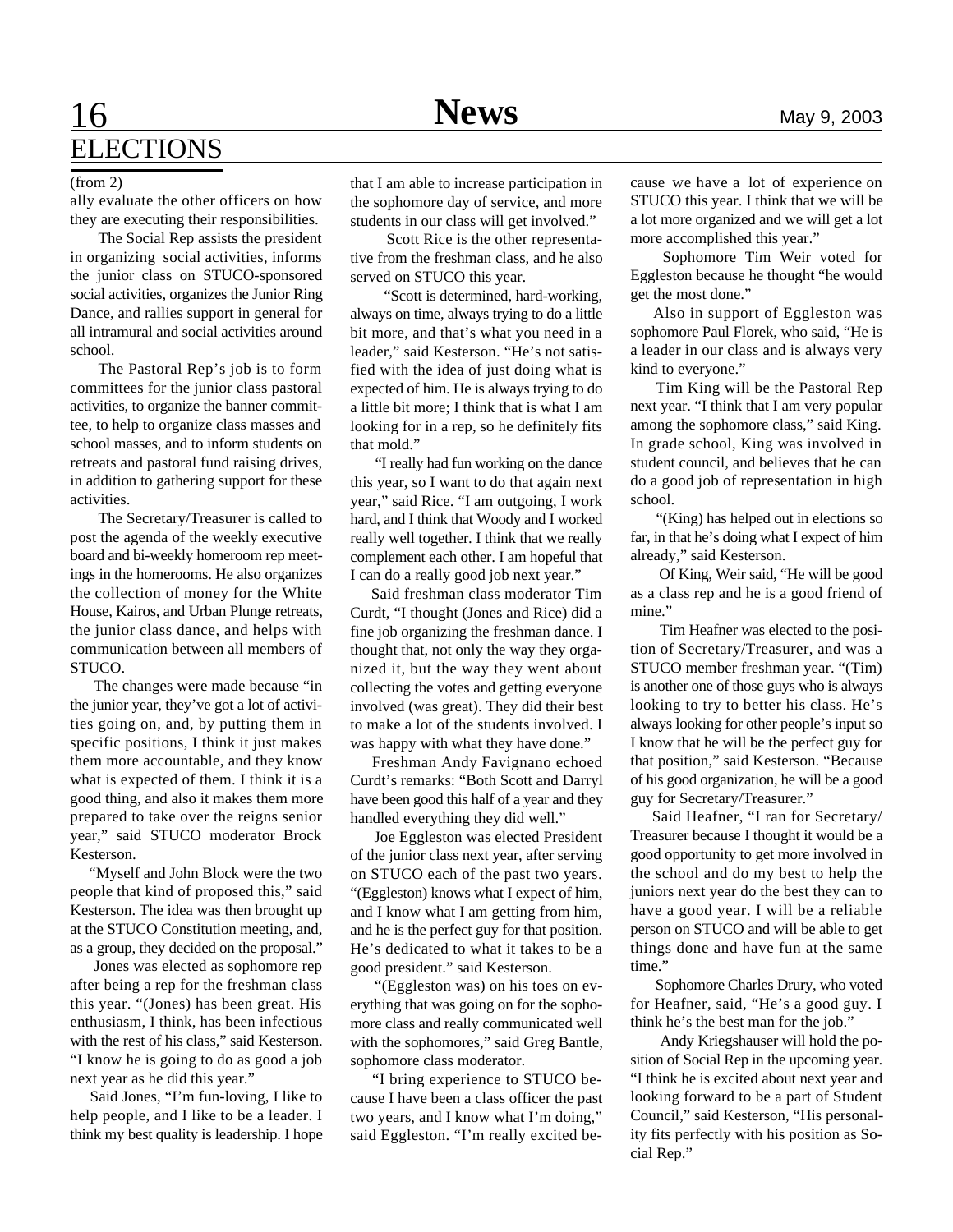## May 9, 2003 **News** 17 BEGIN THE BEGIN

was not as effective as it could have been. He said, "I think that one of the things that has gone poorly this year for Student Council was the fact that there wasn't any organization. We need to have organization for things to work out well."

As of this week, an outline has been produced that divides the constitution into sections. Kesterson explained, "All the roles are defined from homeroom reps to senior and junior officers and so on. Meetings are going to be held, and we'll discuss what their responsibilities will be as individuals."

STUCO president Casey Barrale said, "A lot of people are opposed to it. I personally think it's a good idea to have it in writing, because it's our goals, our positions, our roles, and what STUCO is. There is something that we can judge our job upon instead of theoretical ideas of what it is."

STUCO held two meetings which invited students and faculty to come and bring ideas for the constitution. Juniors Joe Germanese and Tim Simon were two of the students who are not STUCO officers who brought their opinions to the constitution's creation meetings. Germanese commented, "One of the things we talked about was getting the people in the school involved. If you have suggestions or you want anything to be done, let them know. I'm not even on STUCO and they were welcoming to me to come and talk and give them my ideas."

The goals that were established during constitution development include promoting school spirit, being a social organization, developing school skill, being a liason between the students and the administratiion, and forming a system of communication between homeroom reps, STUCO, and the student body.

Vice president Mark Hennelly commented, "We want to define our role in order to know exactly what we need to be doing—kind of like a blueprint of what we do, so that way things will run much smoother next year."

Social commissioner Matt Arnold ex-

(from 1) plained, "It's simply just a way to know what your role is. People will know what they're doing. But we're still going to leave it open so there's room to still have fun."

> "It's a foundation to grow on," continued Hennelly, "because you can't break rules until you create them."

> "It definitely encourages our organization," said president-elect John Block. "I've already used it this year once (while) planning for dances next year. When you plan for a dance, you look at the constitution and it says who does it. (The constitution) helps me since one of my responsibilities is delegating authority. I know now who to look for, and whose responsibility it is to do these things. It's clearly defined in here."

> Plans for the writing phase of the constitution will begin next week. "We're going to set up a meeting next week to go through some of the revisions that some of the teachers had, to make more of a final copy," said Kesterson.

> "To expect a final copy by next year would be my prediction," said Block.

> Although many are in favor of the constitution, there are also some who are against it. Publicity comissioner C.J. Baricevic said, "I don't like it because we don't need it. For example, my favorite winter-time snack is s'mores. A s'more is graham cracker, marshmellow, chocolate; it's simple, yet it's delicious. However, people will start putting tomatoes on the s'more, they'll try to put cheese on the s'more, and people try to do too much to a good thing."

> Also discussed was the process for electing Student Council officers. One of the new changes from the process in the past includes combining the senior positions of social and publicity, and adding two junior officers, making four total for the junior class.

> If there is one officer who is unable to meet the requirements of his position, there is also a procedure which would call for ways to correct the problem, or relieve that officer from his duties. According to the constitution, any officer for student

council that misses three meetings will be removed from STUCO. "If they don't do their job, there's going to be some consequences," said Kesterson. "Now they have something to look at and say, 'This is what we needed to be doing,' and then they go out and do it."

"We need to have defined roles for all of our positions to hold the students accountable," said junior moderator Mary Beckemeier, "and it helps us, so we can refer back to our set guidelines."

Assistant junior moderator Tim O'Keefe noted the constitution's assistance, saying, "It lets the students become leaders in the whole process. That's what we're trying to do, to develop leadership, and make it in such a way that it's not the moderators that are in charge of things, but we're helping guide the students."

O'Keefe explained one of the problems with the homeroom representatives, saying, "The biggest thing that we found was that in the first year of having the new homeroom reps, there were some problems with the communication.... That's why we've set up meetings for next year."

"We'd have a meeting every two weeks with the officers to see what's on our agenda, and to see that everything gets done," said Beckemeier.

Plans for meeting next year include a weekly meeting on Thursdays at activity period and will continue during lunch periods. The president will lead these meetings and will meet with Kesterson on Wednesdays to discuss the agenda of the meeting.

Germanese noted the importance of the constitution and its role in defining STUCO, saying, "If the Student Council wants to be seen as a respectable, serious organization that really represents the students well and has a real voice and a real impact on the school. We have to show (the SLUH community) in writing what are goals are and what we plan to do."

However, Germanese clarified, STUCO can still maintain the humor and fun of the organization while having more structure. He said, "Once the administra-